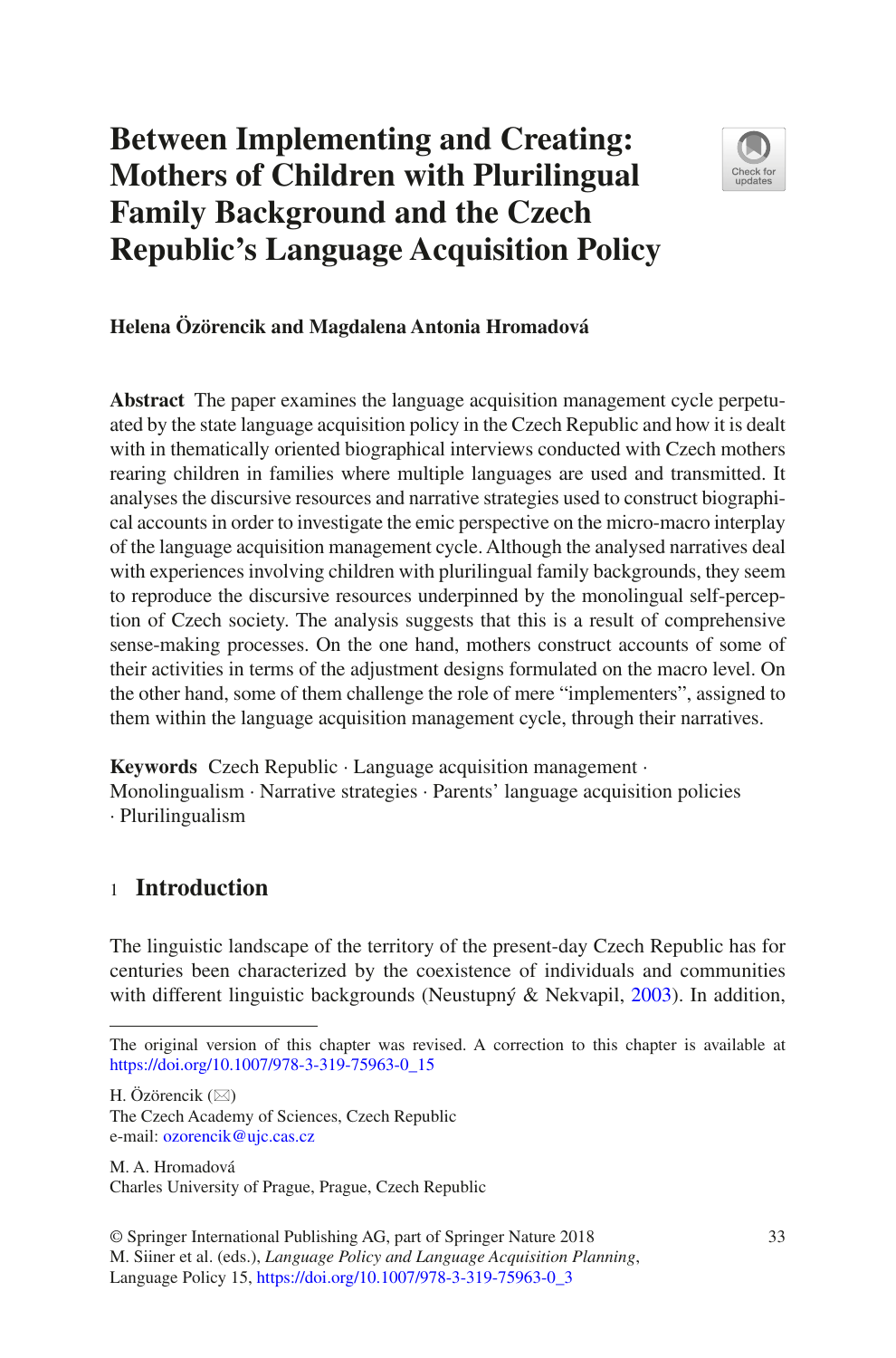the Czech Republic has become a target country for migration in the last twenty years (Drbohlav, [2011\)](#page-20-1).

Plurilingualism has existed in Czech society continuously, but the dominant language ideology has been bp.ased on the community's self-perception as linguistically homogenous ("in the Czech Republic, Czech is spoken") and monolingual ("Czechs speak Czech") (Sloboda, [2010](#page-21-0)). As a result, society at large may regard the presence of individuals speaking other languages, especially in the context of recent migration, as temporary and therefore unrelated to its self-image. However, there is also a growing number of native speakers of Czech "speaking not only Czech" on account of having been brought up by one Czech parent and the parent's partner from a different linguistic background.<sup>[1](#page-1-0)</sup> The existence of children growing up in such plurilingual family settings is a challenge to the society's self-perception in various respects. The children have been born into Czech society, but have trouble finding their place in it: ideologically and, sometimes, practically.

The command of language(s) makes up a great deal of the social capital of individuals. Individual language repertoires, therefore, become a relevant part of the agenda of many social actors (cf. Cooper, [1989\)](#page-20-2). Seeking to influence language acquisition by the population, these actors design language acquisition policies (LAPs), that is "ideas, laws, regulations, rules and practices intended to achieve the planned language change" (Kaplan & Baldauf, [1997,](#page-20-3) p. xi). The Czech Republic is a country where the state LAP, guided by the requirement that each EU-citizen should be able to use "two foreign languages" besides their "mother tongue", strives to equip individuals with some sort of plurilingual competence (Národní plán výuky cizích jazyků). However, as we will argue, even this plurilingualism-promoting LAP grows out of language attitudes that are firmly grounded in the worldview that is based on monolingualism and in which the ethnical or political categories are interchangeable with the linguistic ones. As a result, the education system treats all Czech citizens as monolingual mother tongue speakers of Czech and as foreign language learners, as far as other languages are concerned.

The dominant language ideology and state LAP are, however, only one part of the Czech sociolinguistic landscape. Language acquisition<sup>[2](#page-1-1)</sup> is inseparably linked to everyday interactions and involves, at different stages, individuals acting according to their dispositions, needs and aims. Indeed, the Czech state LAP gives individuals room to do what they think is best for them. For instance, parents are entitled to take

<span id="page-1-0"></span><sup>1</sup>Statistics show that there is a relatively constant number of intermarriages between Czech and foreign citizens over the last five years (Český statistický úřad [Czech Statistical Office], [2015\)](#page-20-4). Unfortunately, there are no statistics available concerning the mother tongue or languages of children enrolled in Czech schools. The only statistics available concern their citizenship in terms of being a Czech citizen or not (see Český statistický úřad [Czech Statistical Office], [2015\)](#page-20-4). As children in plurilingual families where at least one parent is Czech usually hold the Czech citizenship, there is no data available as to how many of these children actually attend Czech schools.

<span id="page-1-1"></span><sup>2</sup>Language acquisition here means all the processes through which individuals become familiar with a language and develop their skills in it. The term "language acquisition" is used interchangeably with the term "language learning" and covers both conscious and unconscious processes.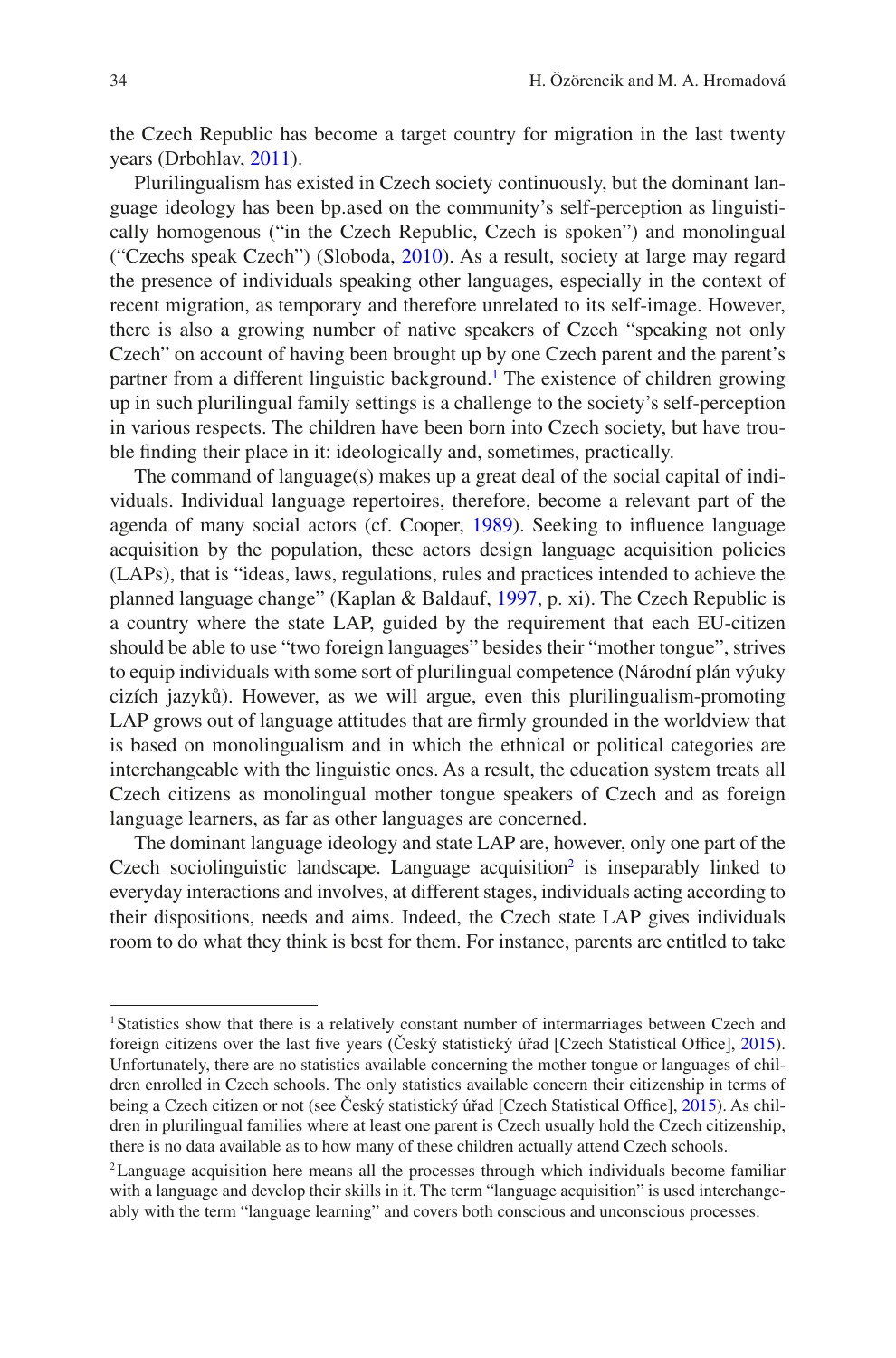decisions related to their children's schooling while educational institutions are sup-posed to provide the advice needed for such decisions (cf. Act no. 561/2004;<sup>[3](#page-2-0)</sup> Ministry of Education, Youth and Sports, [2001](#page-20-5)). The room for their individual input currently seems very limited, suggesting that there is a tendency to expect parents to conform to the general educational tools and aims. But there is still a certain chance for parents to find a place for their children within the LAP or even create one, where none has been provided by the LAP designers. That means that those who are ascribed the role of "policy implementers" by the LAP, i.e., the parents, have the potential to become its "interpreters, appropriators and creators" (Johnson, [2013](#page-20-6), p. 2) and maybe even contribute to the bottom-up revision of both the LAP and its ideological groundings.

To understand how the state LAP, an abstract phenomenon, actually impacts the reality of language acquisition, the actorship of individuals needs to be considered in a way that provides sufficient room for them to express their views. Our paper focuses on this very task.

# **2 Theoretical Considerations: The Micro-Macro Interplay as an Everyday Task**

In this paper, we will concentrate on the interface of social processes that "move and develop on a continuum of layered scales, with the strictly local (micro) and the global (macro) as extremes" (Blommaert, [2007](#page-20-7), p. 1). In the language policy and planning (LPP) literature, there seems to be a gradually growing interest in the different scales of social processes (cf. Johnson & Ricento, [2013\)](#page-20-8). This is also reflected in a variety of systems developed to explore "the relationships between the macro and micro dimensions of language use" (Hult, [2010](#page-20-9), p. 7) within the wider social, economic, cultural and historical context, in order to capture the "local, situated, contextual and contingent ways of understanding languages and language policies" (Pennycook, [2006](#page-21-1), p. 64).

The approach we find useful in this respect is actually an older analytical framework, Language Management Theory (LMT). It originated in the work of scholars arguing in favour of distinguishing between essentially value-free LPP scholarship on the one hand, and language planning as a political enterprise linked to the modernization of developing countries after the end of colonialism, on the other (Nekvapil, [2012,](#page-21-2) p. 5; cf. Johnson & Ricento, [2013](#page-20-8), pp. 8–9).

Formulated extensively in the late 1980s (cf. Jernudd & Neustupný, [1987\)](#page-20-10) LMT is based on the observation that language users commonly and habitually use language to behave towards language(s) (Neustupný & Nekvapil, [2003](#page-21-3); cf. Jakobson,

<span id="page-2-0"></span><sup>3</sup>Česká republika [Czech Republic]. (2013, November 10). *Zákon č. 561/2004 o předškolním, základním, středním, vyšším odborném a jiném vzdělávání (školský zákon), ve znění pozdějších předpisů [Act no. 561/2004 about preschool, primary, high school, colleges and other education (school law), in the wording of subsequent ammendments]*. <http://www.msmt.cz/file/19743>. Accessed 15 January 2015. Further: Act no. 561/2004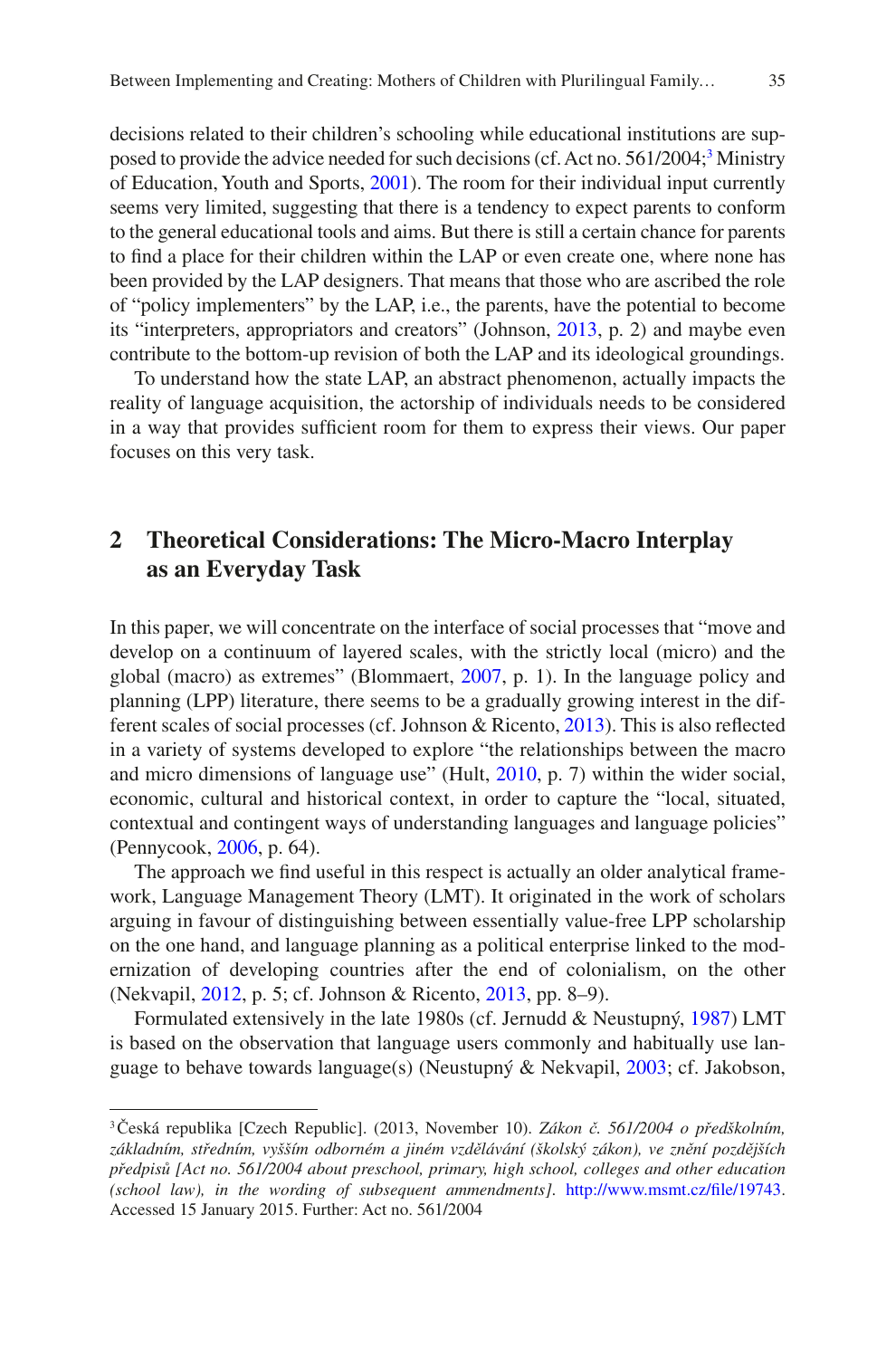[1999\)](#page-20-11). Instances of such metalinguistic behaviour in everyday interactions are referred to as simple language management. In simple language management, only the features relevant for the ongoing interaction are typically approached directly ("noted" in the LMT terminology). However, in evaluations and potential adjustment designs applied to the noted elements, phenomena of higher complexity, such as language ideologies (Nekvapil & Sherman, [2013](#page-21-4)), are (often only implicitly) at play.

By contrast, a language policy, including a language acquisition policy (LAP), is an "explicit 'adjustment design' [...] that a group of social actors has arrived at and has agreed on in the course of organized language management" (Sloboda, Szabó-Gilinger, Vigers, & Šimičić, [2010](#page-21-5), p. 96). Organized language management here means metalinguistic activities that are essentially trans-interactional: they are not concerned with unique interactions but with language as a system or communicative tool and they do not involve interacting individuals but social networks, typically institutions in positions of power (Nekvapil & Sherman, [2015,](#page-21-6) p. 7).

Returning back to the issue of relating the different dimensions of language use to each other, the LMT perspective considers the main exploration challenge to consist in addressing the interplay (Nekvapil & Sherman, [2015\)](#page-21-6) between complex organized management efforts and the relevant simple language management. In this respect, one of the theoretical conceptualizations available is the language management cycle (Nekvapil, [2009;](#page-21-7) cf. Canagarajah, [2006](#page-20-12)). This concept reflects the fact that not all the problems encountered on the micro level of everyday interactions are or can be resolved in their immediate context but initiate a language management (LM) process in which the macro level is involved as well: The problems are addressed on the macro level, where the relevant metadiscourse can be used or produced at an opportune moment. The outcome of such an endeavour is usually meant to be implemented on the micro level again, in subsequent everyday interaction, where the LM process is terminated and the LM cycle including the micromacro-micro dynamic concluded. The concept of the LM cycle fits both individual situations delineated in terms of time and space (such as consulting a normative dictionary when writing an official letter) as well as processes of higher complexity,<sup>4</sup> such as the implementation of the state LAP.

In the context of the Czech Republic the adjustment designs are formulated in different documents on the macro level of the LM cycle perpetuated by the state LAP. These documents are then usually not labelled as language policy documents, but as educational policy documents.<sup>5</sup> Among others, they aim to change the original

<span id="page-3-0"></span><sup>4</sup>Complexity here means that the different phases of the language management process are split between different actors who conduct their activities in different spatial and temporal contexts.

<span id="page-3-1"></span><sup>&</sup>lt;sup>5</sup>Some more general documents, such as the National Plan for Foreign Language Education (Národní plán výuky cizích jazyků [National Programme for Teaching Foreign Languages], n.d.) or the White Paper issued by the Ministry of Education, Youth and Sport ([2001\)](#page-20-5), define the general objectives of public education, including, to some extent, with regard to language acquisition. The details of what is to be taught at schools, however, are provided for elsewhere, especially in the binding Framework Education Programme for Elementary Education issued by one of the Ministry's departments (Odbor, [2013](#page-21-8)).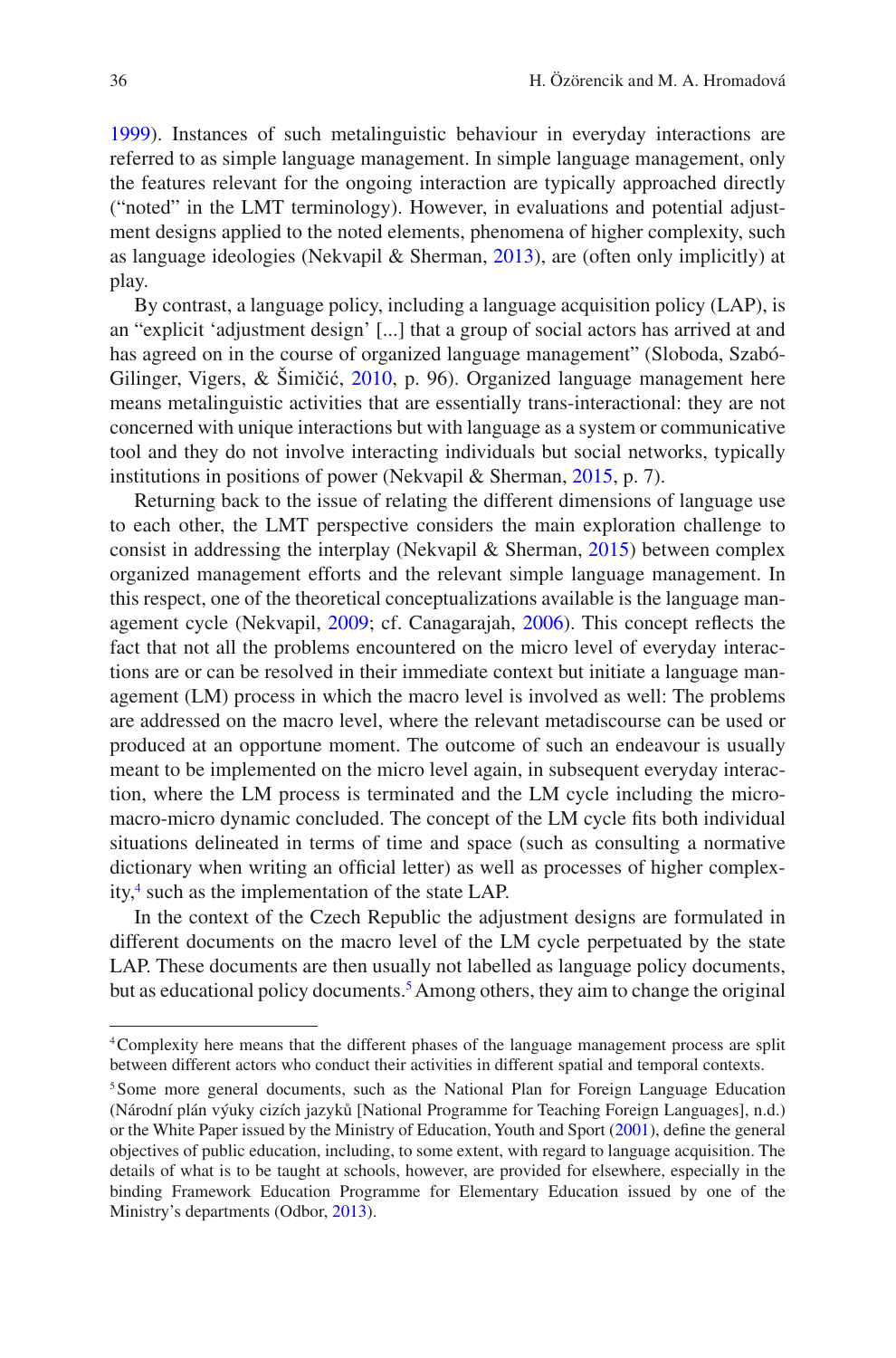monolingualism among pupils into a specific form of controlled, strictly defined, subsequent plurilingualism<sup>[6](#page-4-0)</sup> (Ministry of Education, Youth and Sport, [2001](#page-20-5), pp. 41–42). Presumably, this adjustment design is based on seeing plurilingualism as beneficial in practice (Odbor, [2013](#page-21-8), p. 18). The development of competence in the Czech language is addressed as an essentially monolingual topic (cf. Odbor, [2013\)](#page-21-8). The command of Czech is related not to linguistic but rather to sociocultural objectives that are ideologically grounded in the concept of the nation as a historically formed community of individuals sharing the same monolingual background.[7](#page-4-1)

Conforming to the LM cycle concept, these adjustment designs are meant to be implemented on the micro level. The documents that can be interpreted as formulations of LAP not only spell out the adjustment designs but also prescribe (often in a legally enforceable way) the implementation of the adjustment designs during the in-class interaction of pupils and individual educators (Ministry of Education, Youth and Sport, [2001](#page-20-5)).

This suggests that actors of different natures are involved on the different levels of the LM cycle that the state LAP perpetuates. On the macro level, these are state institutions, whereas on the micro level the adjustment designs are carried out by individual educators. However, as suggested above, in the Czech context, an important role in the LAP implementation is passed on to the parents who are legally entitled to make the decisions related to their children's schooling (see Act no. 561/2004; Ministry of Education, Youth and Sport, [2001](#page-20-5)). Although they are not directly involved in designing the LAP or in the interactions relevant for language acquisition, it is their decisions and behaviour that perpetuate the interplay of the different levels of the language management cycle. Parents for instance choose the institution where their child is going to be educated (cf. Act no. 561/2004) or the different foreign languages their child is supposed to acquire (cf. Ministry of Education, Youth and Sport, [2001,](#page-20-5) p. 39). In other words, they decide between the alternative adjustment designs and the forms of their implementation. Obviously, parents can also extend the range of adjustment designs related to their children's

<span id="page-4-0"></span><sup>6</sup>Accordingly, the learning contents that are (potentially) relevant for language acquisition are split into two different domains in the Framework Education Programme (Odbor, [2013](#page-21-8)): foreign language teaching and mother tongue education. The two domains, in turn, provide the basis for delineating subjects taught during compulsory education (foreign language and second foreign language, on the one hand, and Czech language and literature, on the other). The objectives of foreign language education are linked to language skills as defined by the Common European Framework of Reference for Languages (ibid., p. 18). Both foreign languages are taught from a complete beginner level with the aim of reaching A2 and A1 levels, respectively.

<span id="page-4-1"></span><sup>7</sup> In terms of mother tongue education, pupils are expected to develop not only basic skills in language education as such, but also skills needed to understand other educational domains (Odbor, [2013,](#page-21-8) p. 17). The Czech language is not only the language of instruction throughout the curriculum, it is also taken for granted as pupils' mother tongue and attributed corresponding weight as an overall tool with respect to cognition and individual development as well as social cohesion. Pupils leaving public schools should, apart from possessing certain other skills, "acknowledge the [Czech] language as a means through which the nation has evolved historically and culturally, and therefore as an important force unifying national society" (ibid., p. 18 – our English rendition).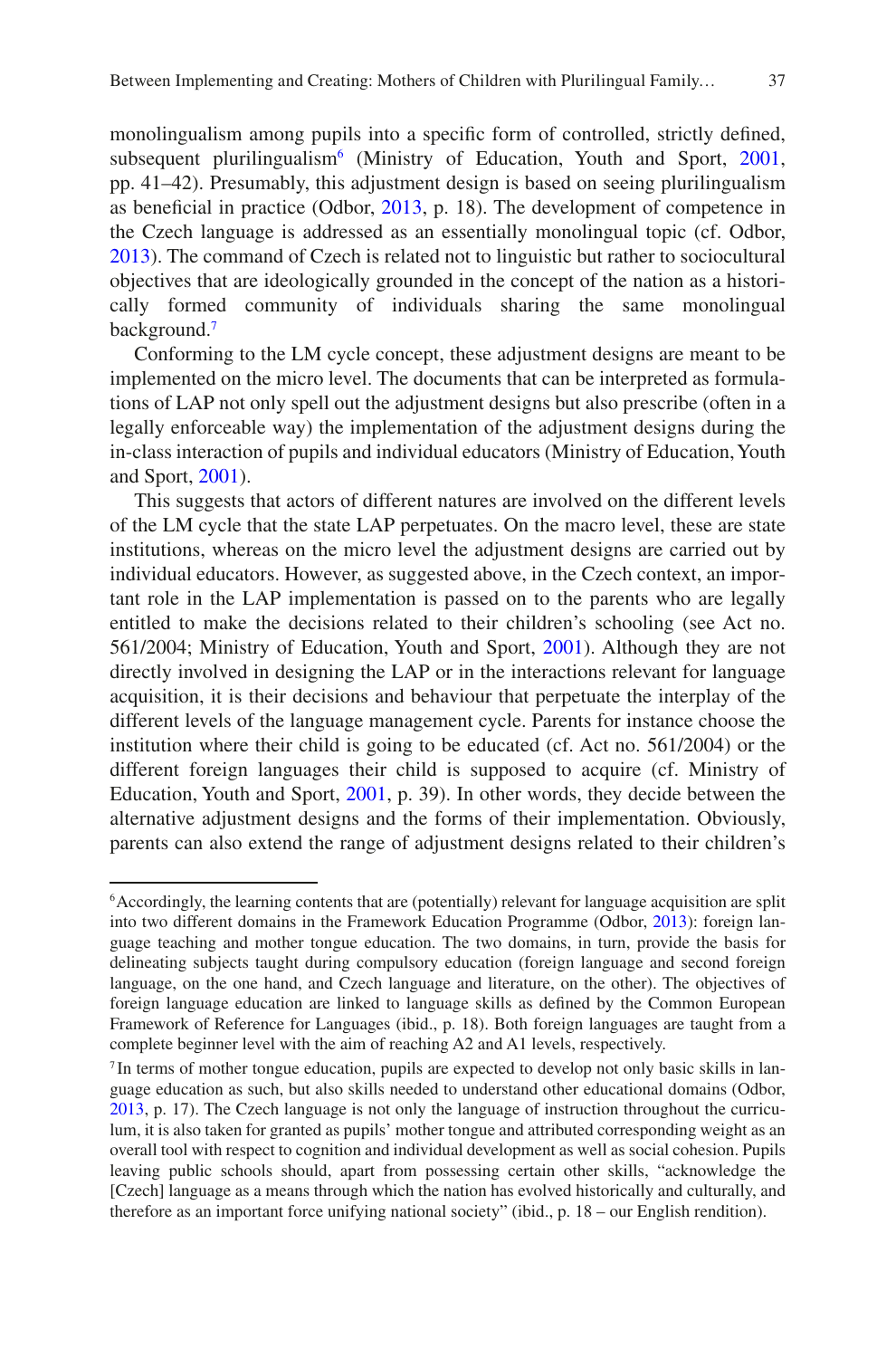language acquisition by enrolling them in private language schools, heritage language lessons etc.

The parents' role is not further elaborated on in the LAP documents and it is certainly limited by factors such as the legal framework,<sup>8</sup> parents' cultural, social and economic capital, linguistic attitudes and ideologies or their own and their children's physical and psychological conditions. However, at the same time it gives parents an opportunity to take action, for instance, when their children do not share the linguistic background that is supposed to be the starting point of language acquisition and the key to skills and knowledge from other subject areas within the educational system.

Returning to the issue of relating the different dimensions of social processes, our brief summary of the LM cycle perpetuated by the state LAP suggests that, in the context we address in our paper, the relation between different scales of social processes is not just a theoretical concept. It is rather something individuals accomplish in their everyday tasks. As such, the macro-micro interplay within the LA management cycle can be studied from the emic perspective, as part of individuals' life experience with language and society. We believe that further exploration in this direction can contribute not only to understanding the particular instances but also to theoretically conceptualizing the micro-macro interplay that appears to be crucial for LPP scholarship.

#### **3 Methodology and Research Question**

For the reasons discussed above, research into the interplay between different levels of the LM cycle involves acknowledging the crucial role of the family in implementing the state LAP. Studying metalinguistic processes in families has proven relevant for experts from different fields of linguistics. Two main focus areas can be distinguished in this strand of research: interactions within families with regards to their metalinguistic aspects, and metalinguistic behaviour of families outside concrete interactions (cf. Sherman, Hromadová, Özörencik, & Zaepernicková, [2016\)](#page-21-9). In the second focus area, family language policy (FLP) research has evolved as a subfield of language policy studies (cf. Schwartz, [2010\)](#page-21-10). We wish to contribute to the growing body of knowledge in this subfield by examining the question of how families interact with LAPs in terms of their own attitudes and actions towards language. A range of methods are used in FLP research, with different types of qualitative semi-structured in-depth interviews dominating (ibid., p. 185). Data collected in this manner have proven useful for exploring some aspects related to the role of the family in language maintenance, transmission and acquisition, especially in plurilingual settings (see e.g., Curdt-Christiansen, [2013](#page-20-13); Schwartz & Verschik, [2013](#page-21-11)).

<span id="page-5-0"></span><sup>&</sup>lt;sup>8</sup>For instance by the fact that school attendance in the first nine years is compulsory in the Czech Republic.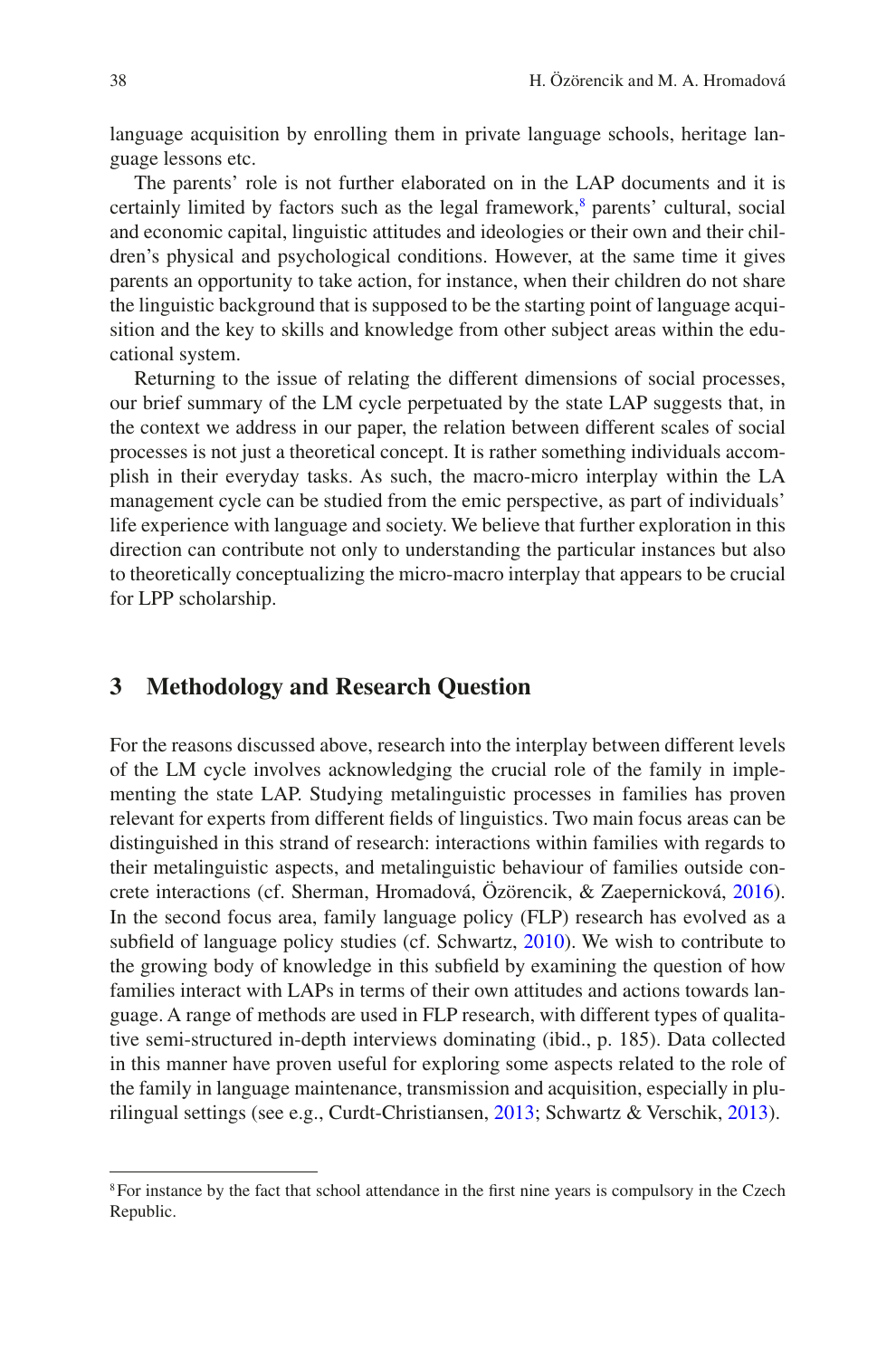As in other fields of the social sciences, the problem inherent to the interview method consist in capturing the authentic views of the individual respondent rather than the views imposed by the research situation (cf. Ten Have, [2004](#page-21-12); for interviews in the FLP context see Schwartz, [2010\)](#page-21-10). We believe that biographical sociology (Schütze, [1983](#page-21-13), [1984](#page-21-14), [1999,](#page-21-15) [2007](#page-21-16)) provides a suitable option in this respect. This method is based on the premise that, in their everyday lives, individuals perform biographical work, i.e., recount and structure their life experiences (Schütze, [1984](#page-21-14), p. 78) to make sense of them. The exploratory approach offered by biographical sociology focuses on collecting and analysing biographical accounts to identify the internal organizing and sense-making principles of individual biographies.

An individual's biographical work consists "of narrative recollection; reflection of symbolic, 'deeper' meanings revealing self historical gestalts of life; an analytical comparison of alternative understandings; imagining a personal future that harmoniously or contrastively fits to one's personal past; reflective decision making and evaluating the probable outcomes" (Schütze, [2007,](#page-21-16) pp. 6–7). By examining the structures and cognitive figures that individuals build on, it is possible to identify the recurring and socially relevant types of such structures and figures (ibid.). However, the structures and cognitive figures are not identified by an analysis of the mere content of accounts. The analytical focus rather lies on the narrative strategies which individuals employ to construct their accounts.<sup>[9](#page-6-0)</sup> The biographical method is based on the assumption that, in their biographical accounts, individuals develop narrative strategies that represent, reflect and explicate the development of their authentic biographical identity and the social process of its construction (Schütze, [1983,](#page-21-13) p. 286).

The accounts, which can be analysed using the tools of biographical sociology, are sometimes available in the form of personal notes or even as published biographies. However, they can also be elicited by employing a method called biographical narrative interview (cf. Schütze, [2007](#page-21-16)). At the outset of each interview (or during the preliminary talks), the thematic focus is broadly set to the life experience of the interviewee. The interviewer should act as an "understanding listener", i.e., only interrupt the interviewee when clarification is required (Schütze, [2007,](#page-21-16) p. 5). This maxim is motivated by the assumption that any intervention may influence the biographical relevance system of the interviewee.

However, as any interaction between humans, a biographical narrative interview involves individuals with certain attitudes to as well as expectations and perceptions

<span id="page-6-0"></span><sup>9</sup> In biographical accounts, an individual's life may be depicted in three manners: life as lived, life as experienced, life as told (Sloboda, 2011, p. 285). Analogically, by analysing biographies, we may find out how things were, how individuals experienced them and how they integrate them into their accountable, retrospective versions of their own lives (ibid.). While there may be doubts about the factuality, i.e. about how things were in reality, of any biographical account, the tools the individuals use to make their biography tellable and accountable, i.e. the narrative strategies and discursive practices, provide sound analytical material. Moreover, these practices and strategies offer insights into the cognitive structures of the biographer, i.e. into how the person in question has experienced his or her life, and how that life is being communicated to the interviewer.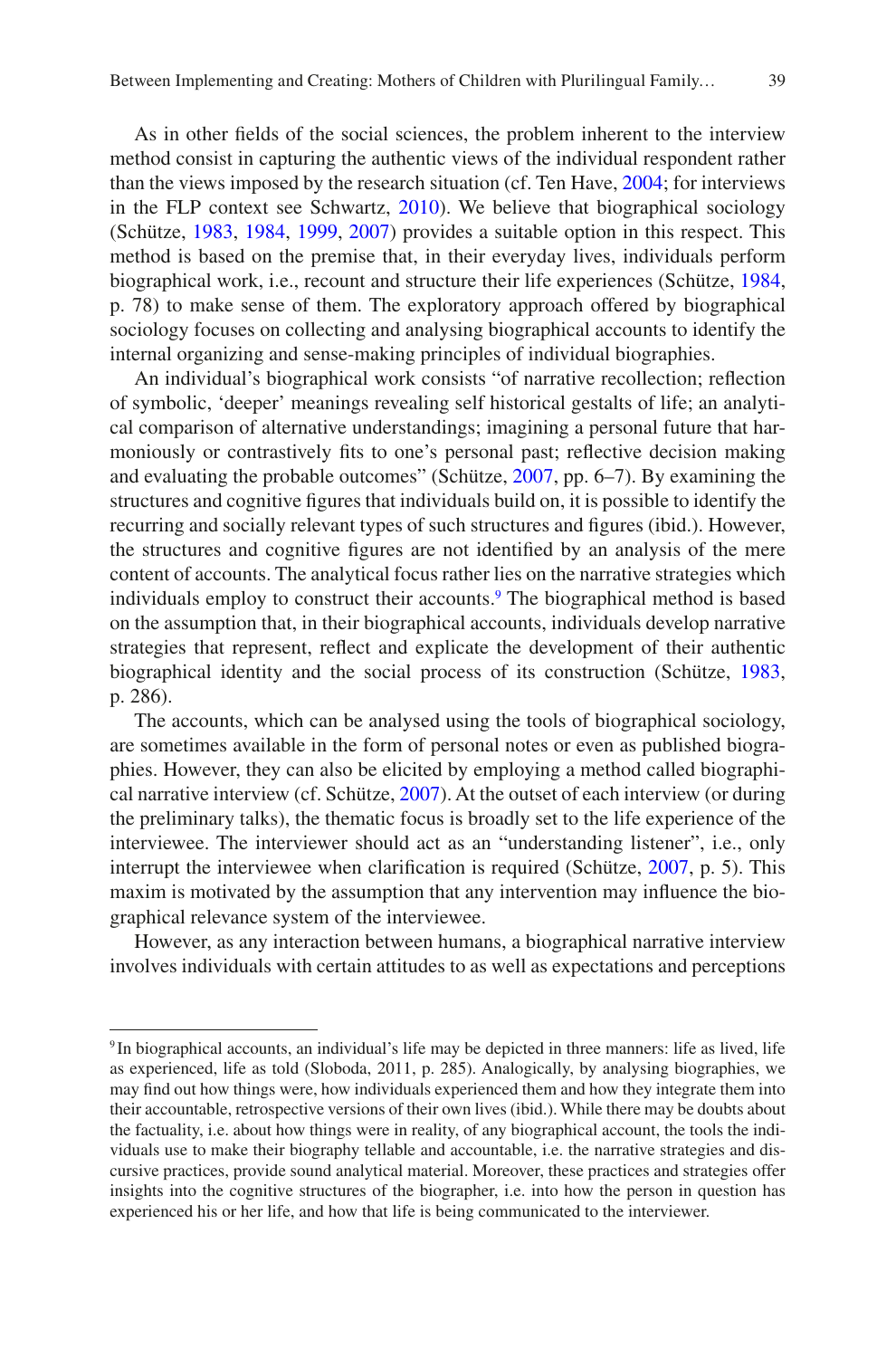aside just because an interaction takes place beyond the everyday context. When someone who is aware of being known to the researcher as a client of a requalification centre (cf. Schütze, [2007\)](#page-21-16) is approached to take part in an interview, it is possible that he or she will orient his or her behaviour in the interaction to this piece of knowledge and e.g., accordingly adjust his or her understanding of the maxim of relevance (Grice, [1975\)](#page-20-14). This might result in the interviewee making an effort to meet the expectations of the researcher by mentioning details from previous failed careers. The thematic and narrative structure of the interaction is thus shaped by the cooperation between the two actors involved, even where the interviewer does not interrupt the respondent.

Therefore, it seems more realistic to apply the concept of the thematically oriented biographical interviews (Hájek, Havlík, & Nekvapil, [2014\)](#page-20-15). This type of interview explicitly acknowledges that in biographical interviews, even "without any overt pressure, the interviewer is searching for an intersection between their own relevance system and the [...] relevance system of the interviewee, so as to capture the respondent's own (emic) perspective as much as possible. In this regard, the respondent's biography is merely a means of obtaining a unique and authentic account; the biography itself is not of special significance to the researcher [...]" (ibid., p. 52). The tools used to find such an intersection can be tracked when the interview is approached as an interactional event.

The biographical method has successfully been used in a variety of fields, including in linguistic research (e.g., Nekvapil, [2003;](#page-20-0) Franceschini, [2003\)](#page-20-16). This suggests that the biographical method may help us overcome some specific challenges faced by interview-based research on linguistic and metalinguistic topics, particularly the problem that only certain types of respondents' metalinguistic knowledge are accessible in a research situation. The respondents might, naturally, not be willing to share or able to recall all details of their lives. Moreover, some facts and ideas that may be very relevant for the research question may not be perceived as such (and therefore not brought up) by the respondents, as their relevance systems do not relate them to the topics investigated.

For instance, Franceschini ([2003\)](#page-20-16) developed the concept of "unfocused language acquisition" to label situations when a language is acquired without the awareness of the individual. Specifically, Franceschini analysed a biographical account of a respondent, a young female Turkish immigrant in Germany. The use of German in interactions reported by the respondent was not consistent with the time she reported as the start of her "learning the language". The analysis revealed that the respondent provided accounts of her speaking German before actually reflecting on "learning" it. Franceschini's respondent related "learning" to an active involvement of her as a learner and believed that language competence could only result from "learning" so understood. The period before she started "learning" the language was therefore invisible to her as far as her competence in German was concerned and would probably have remained invisible even for the researcher had the biographical approach not been used.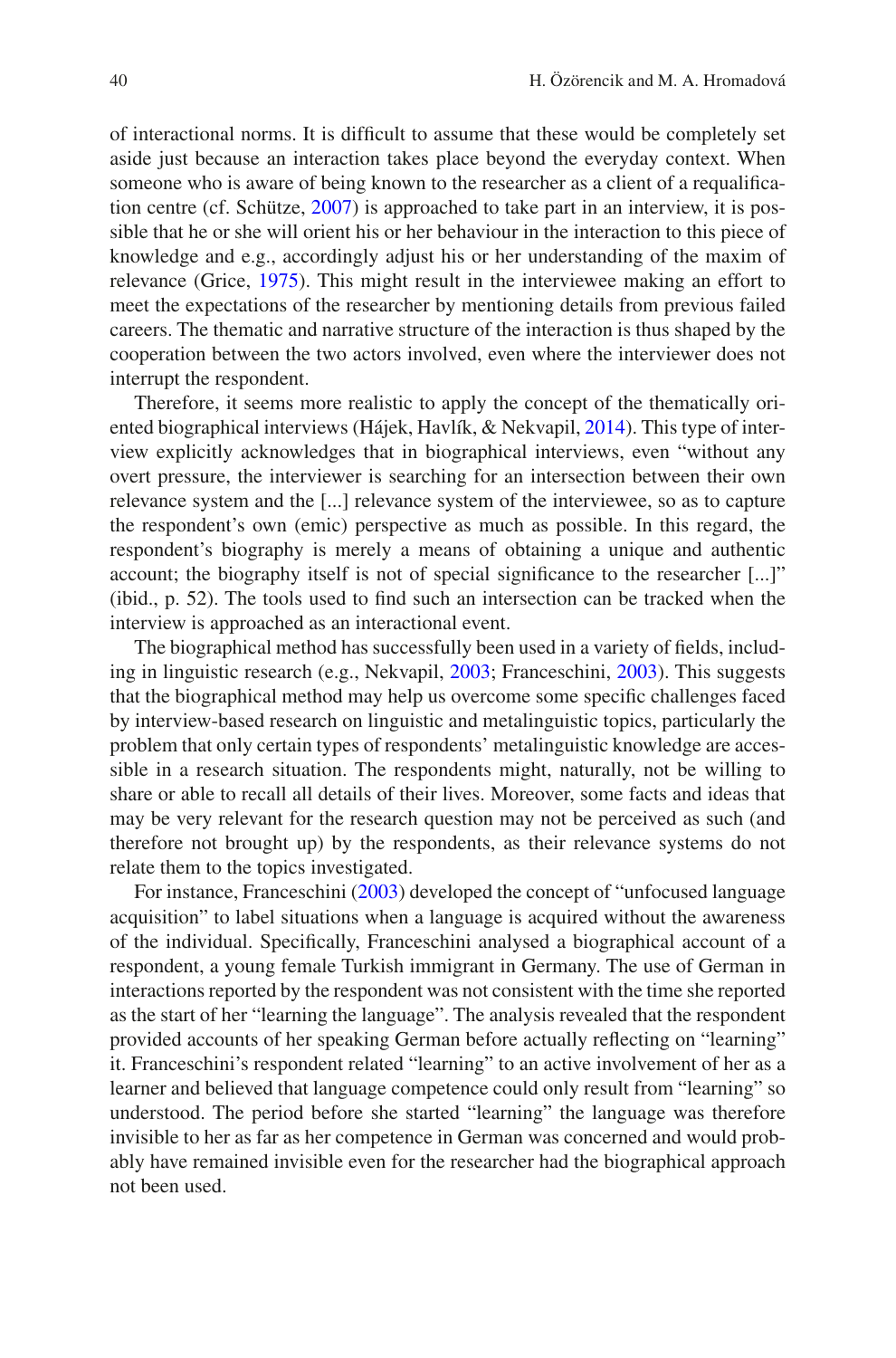Having studied Czech Germans' biographical accounts, Nekvapil ([2003\)](#page-20-0) considered the applicability of the biographical method in sociolinguistic research. He concluded that individual autobiographies also include certain "patterns of languagebiography narrative" (Nekvapil, [2003](#page-20-0), p. 80). Such patterns relate the individual accounts to the intersubjective vision of the language situation in the community in question. Nekvapil assumes that "language autobiographies naturally include aspects of other persons' biographies, family language biographies or, to a varying extent, aspects of language situations of a particular language community" (ibid., p. 64).

This finding is of particular importance to us, as we are interested in the interplay of the micro and macro levels of metalinguistic processes. The conceptual and linguistic resources used by respondents to formulate facts and ideas related to language can, to a certain degree, have their origin in macro-level discourses and be conveniently made to fit the communication frame of the research. When this is done in the context of a personal biography, the macro discourses may become part of the biographical work, i.e., as discursive resources that are accounted for as commonly known and acceptable. However, a biography is based on depicting the individual everyday experience. Organizing these perspectives into an accountable narrative might require specific narrative strategies in which the micro-macro dynamics is actually re-presented. Therefore, an analysis of discursive resources and narrative strategies can provide an important insight into the topic of micro-macro interplay.

As suggested above, we hope to make use of these advantages of the biographical method to reveal the emic perspective on the micro-macro interplay of the LA management cycle perpetuated by the state LAP in the case of pupils with plurilingual family background. We wish to reconstruct this perspective by addressing the research question which discursive resources our respondents employ and how they organize them in narrative strategies to construct biographical accounts of different encounters with the state LAP.

#### **4 Data**

The analysed data were gathered within a qualitative exploratory study on intergenerational language transmission in plurilingual families living in Prague, established as a result of recent migration processes (Uherek, [2008\)](#page-21-17). The analysis is based on interviews conducted with the mothers.[10](#page-8-0) All mothers were born and grew up in the Czech Republic in monolingual, Czech speaking families. Fathers had various linguistic backgrounds and they came to the Czech Republic as adults or young adults.

<span id="page-8-0"></span><sup>&</sup>lt;sup>10</sup>All mothers took part in an initial thematically oriented biographical interview and with the majority of them a follow-up interview was realised as well. In the follow-up interview the interviewers posed questions in order to clarify and/or exemplify accounts from the first interview. However, even the follow-up interviews are of narrative nature and contain a great amount of accounts from the respondents' biographies.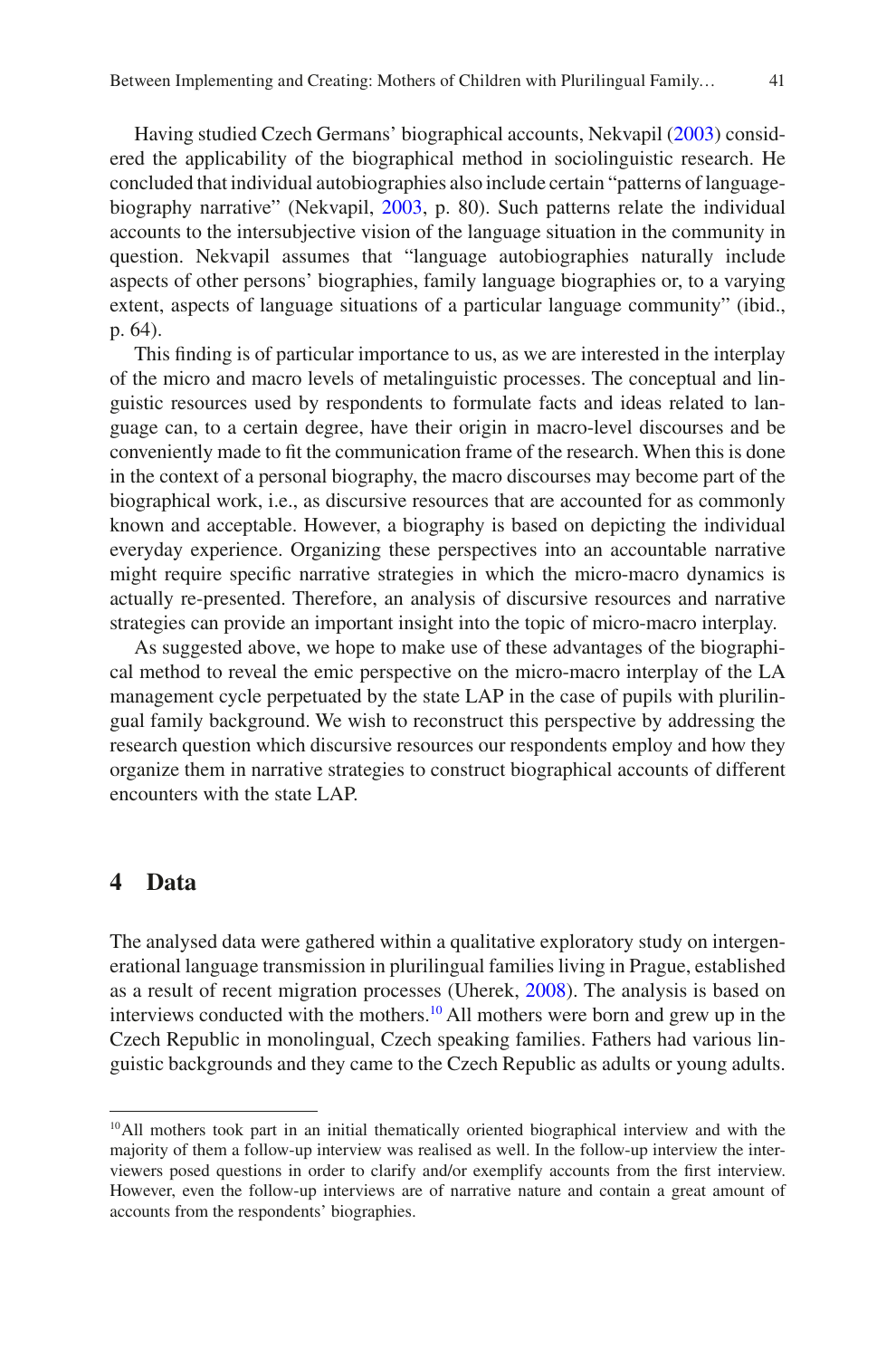|       | Child 1 | Child 2 | Child 3 | Languages used in the family besides Czech |
|-------|---------|---------|---------|--------------------------------------------|
| Mrs B | $f-17$  | $m-15$  | $m-11$  | Serbian                                    |
| Mrs F | $m-7$   | $m-5$   |         | French, English                            |
| Mrs L | $f-7$   |         |         | Slovak, Spanish                            |
| Mrs O | $m-11$  | $f-9$   |         | English                                    |
| Mrs P | $m-10$  | $m-9$   |         | English, Spanish                           |
| Mrs R | $f-10$  | $m-7$   |         | English                                    |
| Mrs T | $m-10$  | $m-0$   |         | English                                    |
| Mrs U | $m-7$   | $m-5$   |         | Turkish, English                           |
| Mrs Y | $m-11$  | $f-7$   |         | Greek, English                             |
|       |         |         |         |                                            |

The following table shows the sex  $(m - male, f - female)$  and age  $(in years)$  of the children at the time of the first interview and the language used in the family besides Czech as reported by the mothers:

The mothers had been recruited through acquaintances, the interviewers' existing social networks (church, educational institutions etc.), the friend-of-a-friend method or via random recruiting. The individual interviews were conducted by female interviewers with a plurilingual family background (mostly by one of the two authors of this paper). The interviews focused on the general family biography but the respondents were informed that the interviewers professionally specialize on topics related to languages. The interviewees themselves very often oriented to this perspective in the interview. The interviews with the mothers were all held in Czech, excerpts presented in this paper are translations made by the authors. English translation is simplified as to conserve the meaning of the utterances.<sup>11</sup>

Since all of our interviewees live in Prague, the Czech capital, or in the surrounding area, their situation is to some extent specific as there is a wide range of schools and other educational institutions at hand – considerably more so than in any other Czech region. In Prague, mainstream education at public primary schools is complemented by various institutions offering language courses in the afternoon and activities connected to minority cultures (and languages). There are even private schools (charging tuition fees) where the language of instruction is other than Czech.

<span id="page-9-0"></span><sup>&</sup>lt;sup>11</sup>We use the following transcription conventions:  $[...]$  part of the transcript omitted;  $(0.2)$  pause, length in seconds. Names and other personally identifiable information concerning the research participants have been changed.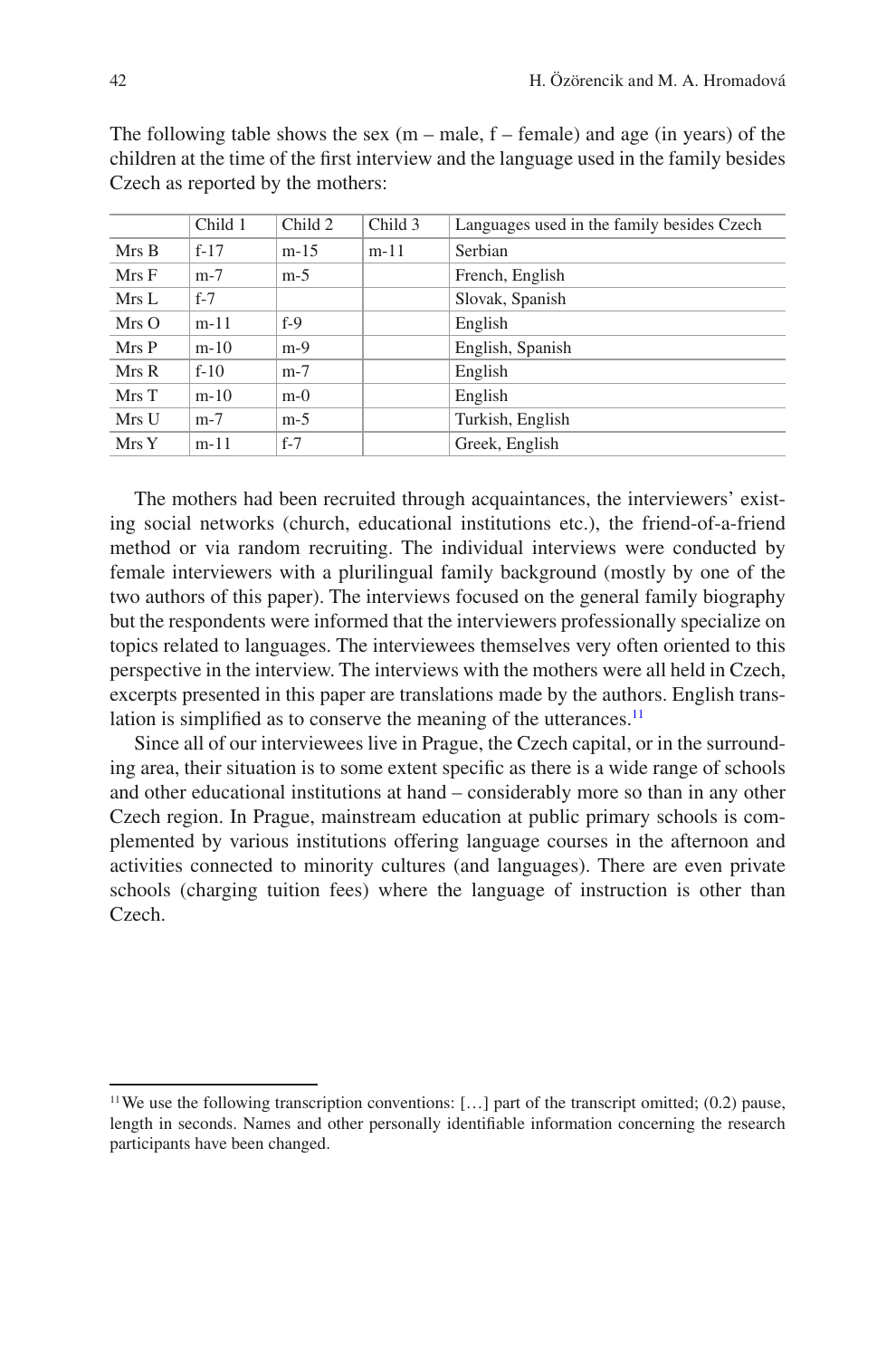# **5 Language Acquisition Management and Family Biographies**

As suggested above, the biographies we analyse use specific narrative strategies that combine individual biographical experiences with intersubjective discursive resources to construct an accountable biography. As biographies consist of accounts of individual actions, the discursive resources we encounter to a great extent build on institutional expectation patterns (IEPs). IEPs (Schütze, [2007\)](#page-21-16) are normative scenarios that individuals infer from their social experience and that suggest how they should cope with various socially relevant situations that they come across in everyday life. Individuals can also draw on an IEP as a discursive resource to construct accounts of their actions acceptable to other members of society.

This is also true for the moment when parents enrol their children in educational institutions, which is actually their first encounter with the state LAP and the LA management cycle that it perpetuates. These two institutions are both at the centre of our interest. The normative nature of the IEP as well as many aspects of the school enrolment process were not detailed by the interviewed mothers, who are thoroughly socialized in Czech society, as they expected that these could be inferred from the intersubjective knowledge about school enrolment. In the following account of Mrs.  $B<sub>1</sub><sup>12</sup>$  $B<sub>1</sub><sup>12</sup>$  $B<sub>1</sub><sup>12</sup>$  the level of conformity with the IEP is so high that, as suggested, little narrative work is devoted to the first encounter with the school system:

**Excerpt 1** Mrs. B They go to a normal primary school, but they actually started elsewhere. Maria transferred from a primary school to Kladenská school, which was then what is called a faculty school with extended language instruction.<sup>13</sup> Now that's not the case anymore, you know, it nowadays actually functions as an ordinary primary school from first grade upwards. That was actually the case when Michael went there, he went straight to first grade in Kladenská.

When Mrs. B talked about her youngest son Michael's current schooling (Excerpt 1, line 1), she took the narrative back to her oldest child Maria's early primary school years (Excerpt 1, lines 2–3). The daughter's educational trajectory seems to be particularly important for the family, since the two younger children followed the path first "invented" for their sister. The nodal moment of the narrative, though, is not the very first school enrolment but the moment of the daughter's transfer from one school to another, specializing in foreign-language education, at that time educating pupils only from third grade upwards (a "school with extended language instruction"; Excerpt 1, lines 4–5). Since the school Maria was first enrolled in is being referred to with the generic expression "a primary school" (Excerpt 1, line

<span id="page-10-0"></span><sup>&</sup>lt;sup>12</sup> Her husband is a Serb from Bosnia and Herzegovina, their children are: f-17, m-15, m-11.

<span id="page-10-1"></span><sup>&</sup>lt;sup>13</sup> Faculty schools cooperate with universities and are therefore known to be "up-to-date" on teaching methods and in other respects. Schools with extended language instruction used to take pupils only from third grade upwards and subject to an entrance exam.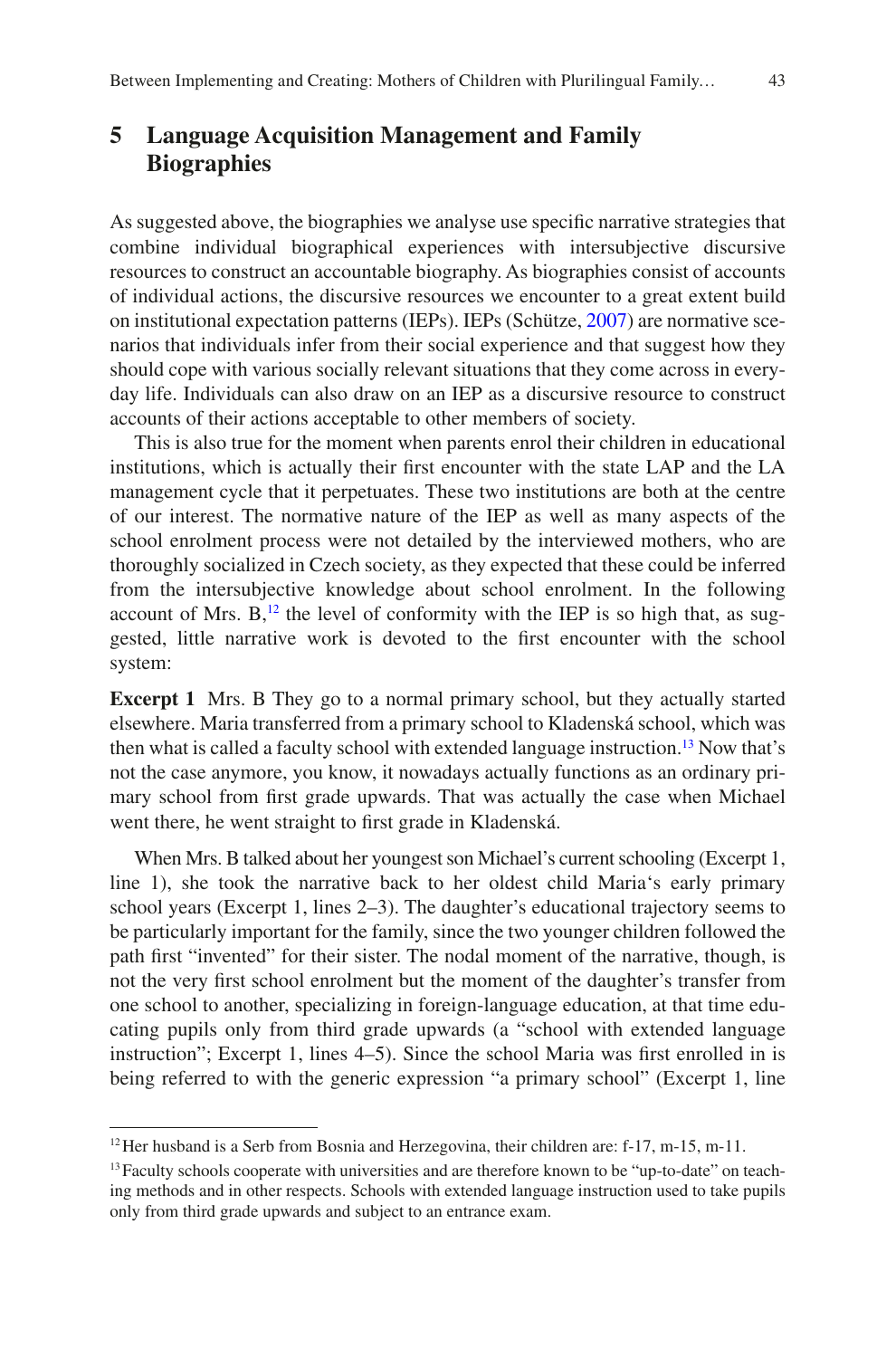2–3), it becomes clear that its identity might have been irrelevant. The choice of a school became important and, therefore reflected on, only in the context of Maria transferring to the school referred to by its name "Kladenská" (Excerpt 1, line 3). The school "Kladenská" is later described as a "proven" educational institution in the interview, indicating that this need not have been the case for the first, unnamed primary school. The mother's narrative is still logically acceptable, as the "omitted" biographical facts are easily inferable from the IEP relating to school enrolment.

Other narrative accounts of the school enrolment process also rely on such unarticulated premises. The premises of "closest school" (that normally children are enrolled in a school close to the family's place of residence) and "public school" (that this school is normally a public one) are of central importance in this respect. This aspect of the IEP is related even to legislation concerning school attendance. Legally (cf. Česká republika, [2013\)](#page-20-17) parents may choose any school in the Czech Republic for their children, but schools are obliged to accept a child only if the child's permanent residence is within their catchment area. Especially in urban areas, schools' catchment areas are based on population density and relative distance between the school and potential pupils' homes.

The following excerpt of Mrs.  $F's<sup>14</sup>$  narrative provides an example of a narrative strategy used to address the fact that the IEP related to school enrolment was not enacted and the school her older son attends is a private institution. Therefore specific narrative work is required: Mrs. F retraced the boy's educational trajectory, beginning with the pre-school stage, including the moment of his transfer from crèche to kindergarten (Excerpt 2, line 3). The subsequent narrative offers an argument as to why, in the end, the IEP was abandoned and replaced by another scenario: the boy enrolled in a plurilingual class of a private pre-school, which provided the family a grant covering the full extent of the costs (Excerpt 2, line 11).

The way Mrs. F addresses the fact that the family opted for an alternative to the IEP also reveals some of the IEP's other features, especially the premise related to potential pupils' age (the boy did not meet the minimum-age criterion; Excerpt 2, line 3). However, the "closest school" premise was also clearly a relevant point of reference for her narrative. She identified the crèche by its geographical location (the "Pankrác crèche"; Excerpt 2, line 1 – Pankrác is a neighbourhood in Prague), thereby also expressing conformity with the IEP and supporting her claim that the family wished to adhere to the IEP related to school enrolment. This claim is fully developed in the summarizing coda of her account (Excerpt 2, lines 11–14).

**Excerpt 2** Mrs. F [...] we used to visit the Pankrác crèche from the moment when our child was one year old. And when he was two and a half years old, he's born in December, I actually wanted to enroll him in kindergarten, but –seriously – the year he was born saw the most births since the seventies [...] exactly at that time, sometime in March or April, when we were making our decision, we were contacted by the French embassy. They were opening a new bilingual English-French class at the

<span id="page-11-0"></span><sup>&</sup>lt;sup>14</sup> Her husband is from France, their children are m-7, m-5.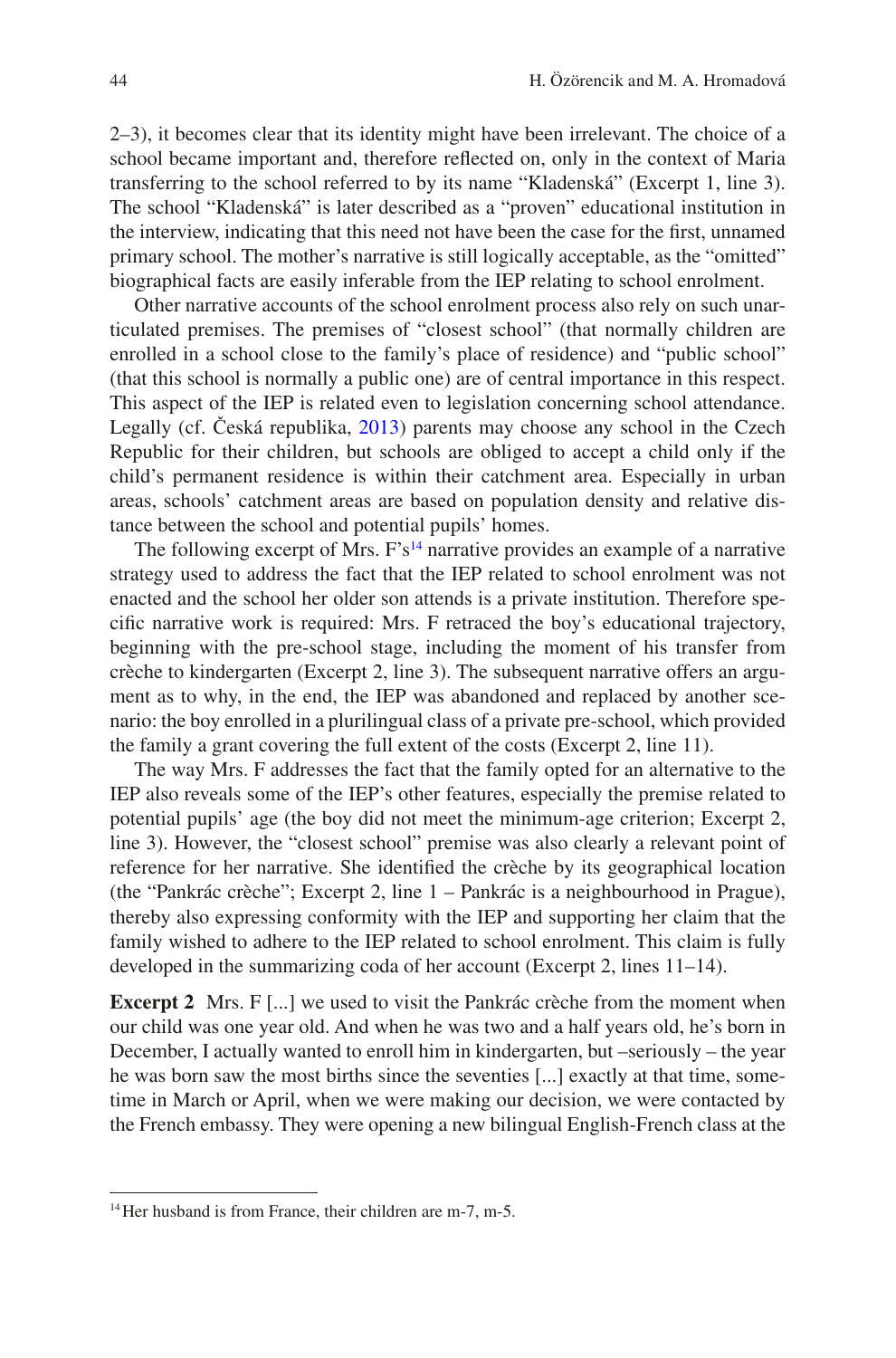French lycée [...] and we were told we'd probably have a chance to get a full grant [...] So because of that he actually goes there because he didn't get into Czech kindergarten but it wasn't like we intended him to.

#### **6 Mothers' Creative Metamorphoses**

The comparison of the two examples provided in the previous section suggests that narrative strategies vary as to the extent in which they are reflective of the unique features of the mothers' individual biographical experiences. The second example (Excerpt 2) illustrates that this reflexivity increases when mothers talk about not adhering to the IEP. This includes the family's experience with the LA management cycle, and therefore also the state LAP.

Accounts in which mothers argue for or even justify their non-adherence to the IEP can be found in most family biographies in our dataset. In several cases, the biographical reflexivity in these accounts of non-adherence had a transformative effect on the narrative strategies used by the mothers to construct the accounts of their experiences.

To illustrate this point, consider the narrative of Mrs.  $T^{15}$  (Excerpts 3–6). It includes an exhaustive account of the family's divergence from the educationrelated IEP. Most probably, this exhaustiveness results from the dramatic impact the experience had on the everyday life of the family and from the fact that the second, follow-up, interview was conducted when the family was still experiencing this impact.

Mrs. T is a mother of two sons. Her husband, their father, is from Tanzania. Czech and English are used and transmitted in the family. Mrs. T reported her older son Ben to be a bilingual speaker of Czech and English, but lacking the formalized background, such as grammar and spelling knowledge, in English. At the time of the first interview, Ben was 10 years old and her younger son had just been born. The second interview took place approximately six months after the first.

In the first interview Mrs. T gave an account of the family's decision not to adhere to the IEP and enrol Ben in a private primary school in the family's neighbourhood. She seems to be loosely linking this account to the "closest school" premise under the school enrolment IEP (using the expression "here" in Excerpt 3, line 1) and, in particular, to the "public school" premise. In her description, she denies the school is a special one (Excerpt 3, line 3–4), qualifying its special features as minor (by using the expression "just" in Excerpt 3, line 4). This implies that the IEP itself is not contested; it had only not been enacted in this particular case:

<span id="page-12-0"></span><sup>&</sup>lt;sup>15</sup> Her husband is from Tanzania, their children are: m-10, m-0.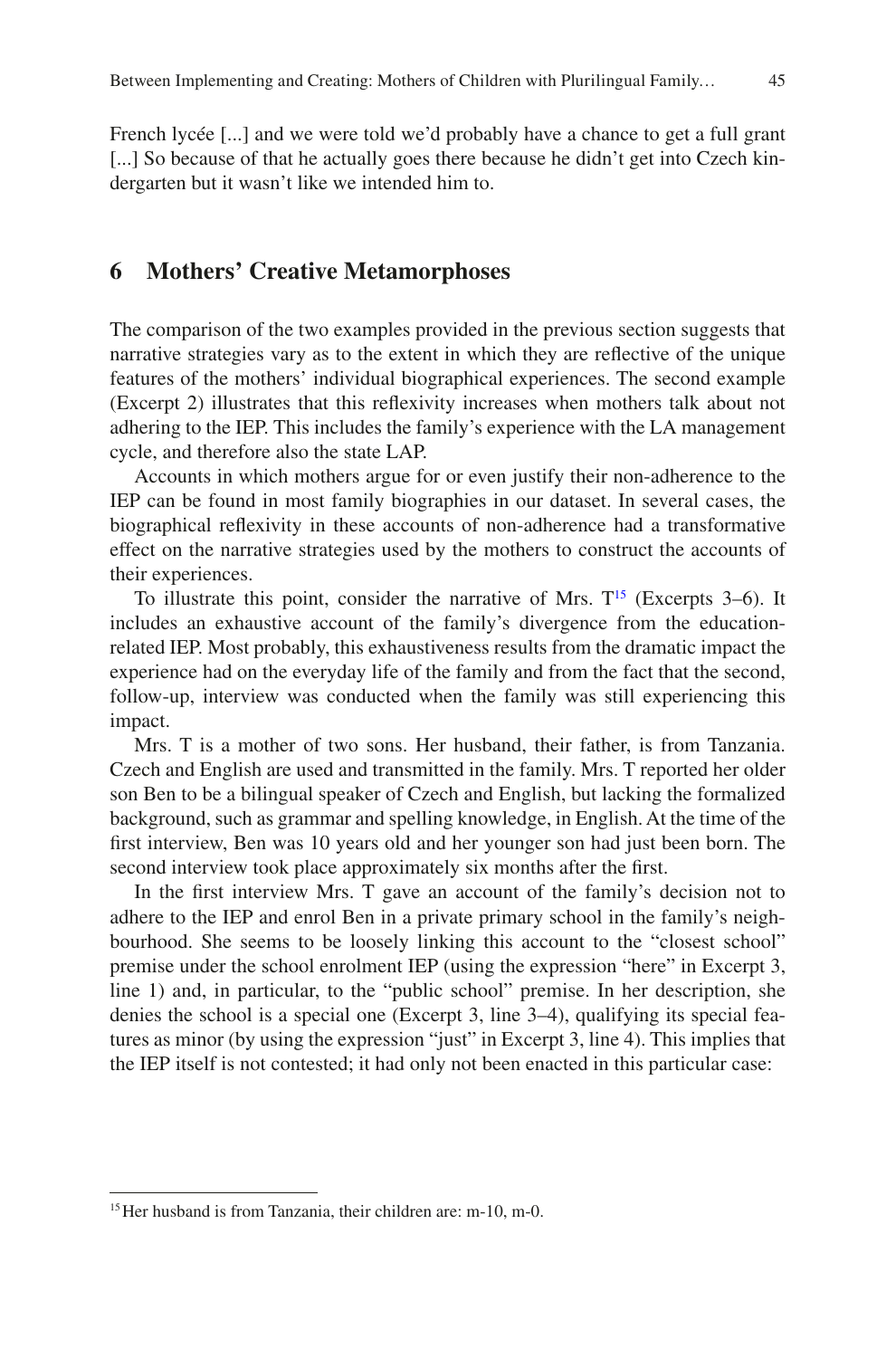#### **Excerpt 3**

| Mrs. T                | Yeah he goes to a private primary school here.                               |  |  |  |  |
|-----------------------|------------------------------------------------------------------------------|--|--|--|--|
| $\left[\ldots\right]$ |                                                                              |  |  |  |  |
| Mrs. T                | It's a private primary school and they're not special in any way, there's    |  |  |  |  |
|                       | just a family-like atmosphere and they have only one class in each grade.    |  |  |  |  |
| MH <sup>16</sup>      | Hmm.                                                                         |  |  |  |  |
| Mrs. T                | And a small number of children in each class and foreign language            |  |  |  |  |
|                       | instruction starting in first grade.                                         |  |  |  |  |
| МH                    | Yeah.                                                                        |  |  |  |  |
| Mrs. T                | We actually wanted them <sup>17</sup> to offer English from the first grade. |  |  |  |  |

Only after this does she turn to the expectation that the boy could benefit<sup>18</sup> from early English instruction in school (Excerpt 3, lines 10–11): The expression "actually" (Excerpt 3, line 11) used in this account suggests that, for Mrs. T, such an expectation is a part of her family's more or less elaborate plan<sup>19</sup> for Ben's education. As the narrative develops, this aspect of the plan is recounted in the light of the experience with the plan's execution.

In the following example, Mrs. T critically reflects on the family's educational plan for the first time (Excerpt 4). She expresses her disappointment at the gap between expectations and reality (Excerpt 4, line 10–13), illustrating it with an account of a dispute between her son and his English teacher over a "vocabulary dictation" (Excerpt 4, line 1). At this point, she constructs the cause of the disagreement as the teacher's unwillingness to compromise on her expectations concerning the English competences of pupils (excerpt 4, line 6–7) and the son's loss of motivation and trust in the teacher as a consequence of such behaviour (Excerpt 4, line 11).

<span id="page-13-0"></span><sup>&</sup>lt;sup>16</sup> Magdalena Hromadová.

<span id="page-13-1"></span><sup>&</sup>lt;sup>17</sup> Meaning the school.

<span id="page-13-2"></span><sup>&</sup>lt;sup>18</sup>We can assume that this plan was devised in the context of considerations that language acquired in an interactional setting in the family should further be developed by some sort of formal language education. However, Mrs. T's account of her son's language proficiency expressed earlier could have been rationalised, i.e. formed at some later moment in the biographical time, e.g. under the influence of the encounter with the educational setting.

<span id="page-13-3"></span><sup>&</sup>lt;sup>19</sup>We use the word "plan" to refer to Schütze's term "action scheme", which is a structure used in biographical narratives that may be described as the "intentional principle of one's biography" (Schütze, [1983](#page-21-13), p. 288 – our own rendition). "Educational plan", then, refers to the principle applied by mothers in relation to the family's decisions on school enrolment.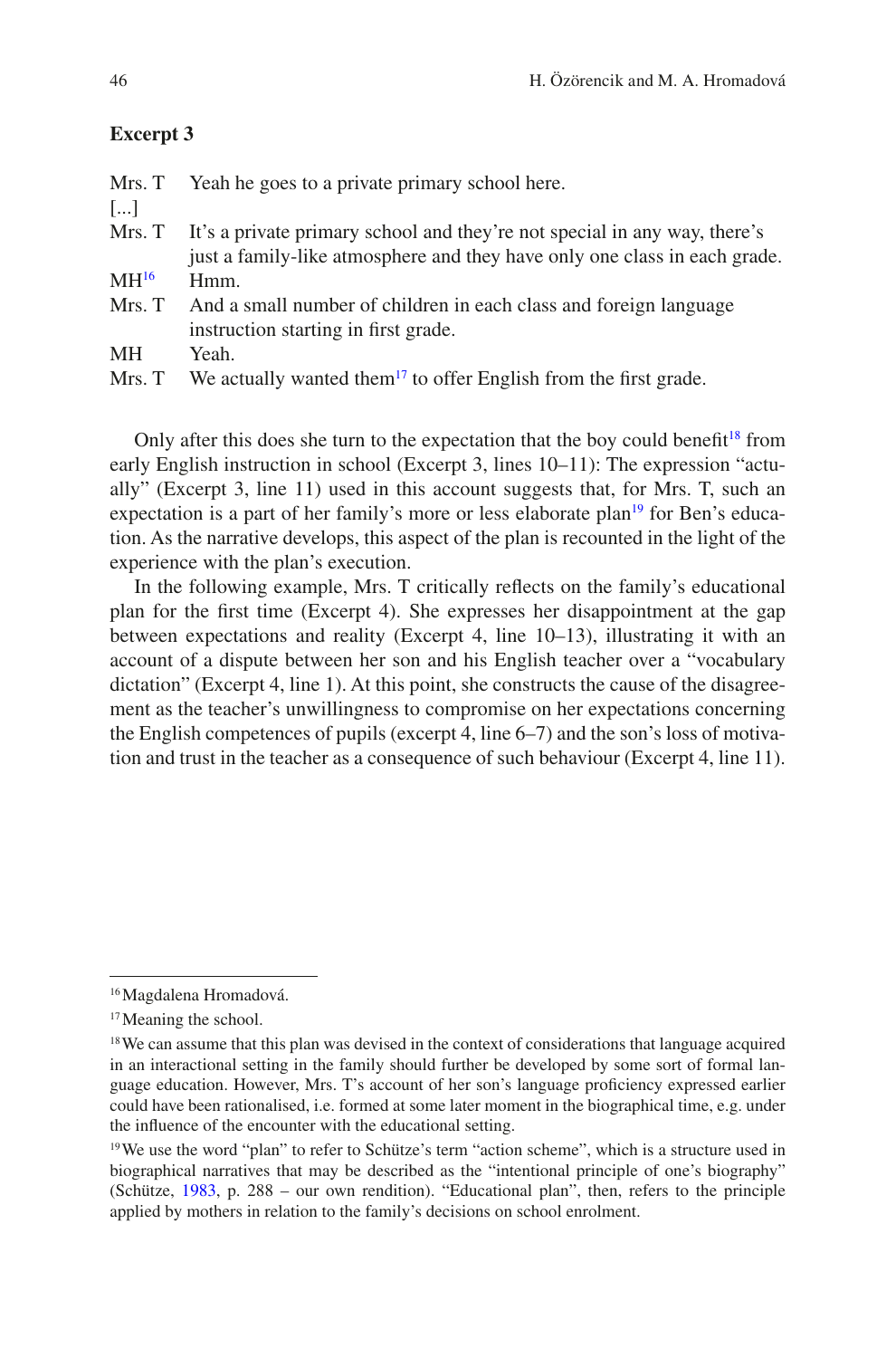#### **Excerpt 4**

- Mrs. T Now he's just brought home a vocabulary dictation and he got a three.<sup>[20](#page-14-0)</sup> MH Uh.
- Mrs. T Because he just writes down something else than what they've been given as an assignment. Say they have twelve new words: the teacher just wants exactly these words. Yeah and then he just writes down other words, for example.
- [...]
- Mrs. T So instead of English being as I thought that it would be, just fine, for him there's no motivation. Ben claims the teacher actually prefers girls, which really bothers him.

This account of a conflict between the English teacher and Ben is a lead-in to the main narrative line of the second interview (Excerpts 5 and 6) with Mrs. T. Between the first (Excerpts 3 and 4) and the second (Excerpts 5 and 6) interviews, the family took Ben out of the school and the mother began to educate him at home. The second interview (Excerpts 5 and 6), therefore, contains a very "fresh" account constructed just after a dramatic change in Ben's schooling. This account serves to justify the family's decision not to adhere to the education-related IEP and reveals one of the essential features of the IEP: the "existing institution" premise, i.e., it is normal for children to be educated in existing educational institutions. Mrs. T's biographical work required the re-assessment of her narrative strategies to deal with the deep split between her individual sense-making processes and the intersubjective and normative education-related IEP. In her narrative, she reflects on the higher-level implications of the various unique features of the experience, presenting her understanding of it:

#### **Excerpt 5**

Mrs. T [...] But seriously there then was a culmination. It simply was no longer possible to talk to the headmaster and the English teacher about anything, and everything they said was it was all our fault, that Ben was responsible for everything.

 $(0.2)$ 

- MH Yeah?
- Mrs. T Had they made some mistakes or would they make concessions so as to improve something for our child in that school? That wasn't possible.

(0.4)

MH Uh.

- Mrs. T They actually didn't want him there. So we said that's just not worth the pain. Ben was in a terrible shape mentally, really.
- MH Was it that bad?

<span id="page-14-0"></span><sup>20</sup>On a scale from one to five, with one being the best mark.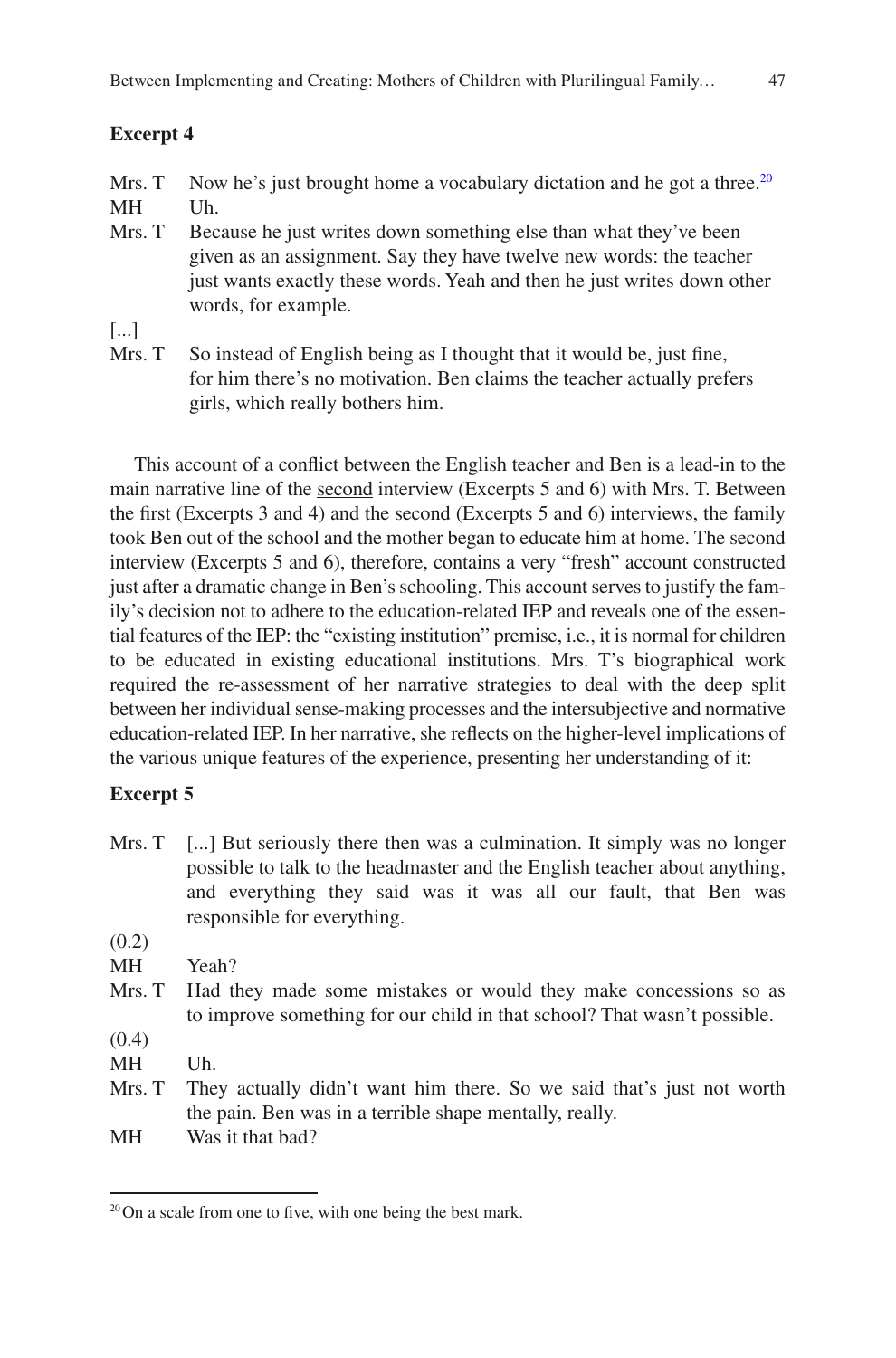- Mrs. T It really was. He was completely destroyed, so much so that he started to wet his bed at night. He like wouldn't show that.
- MH Of course but …
- Mrs. T He wouldn't show them that they've broken him, yeah.
- MH Yeah.
- $(0.3)$
- Mrs. T But, put simply, he was like you know I was angry at him as well, of course.
- MH Oh, but that's really terrible.
- Mrs. T I was of course mad at him as well, you know, as I would always be hearing from the school that he had done something. You know, that Ben had been misbehaving again, that Ben had been disturbing the lesson again. I told him: Ben, is this really necessary?
- […]
- Mrs. T Everything was just completely wrong, everything.
- MH Yeah, that's terrible, I hope ...
- Mrs. T Well in the state he was in, he simply hated the teachers. What would have happened if he'd gone to another school?
- MH Yeah. (0.8) Well
- Mrs. T Because I told myself it would start again. I said to myself no. Was he supposed go from one school to another and find out that they're morons everywhere?

In the first interview (Excerpts 3 and 4) discussed above, Mrs. T tended to consider the conflict situation in terms of the immediate interactions between the English teacher and her son. She recounts this attitude in the second interview (Excerpts 5 and 6), however, she now (Excerpt 5) constructs the situation not as a product of isolated (if reoccurring) interactions but a structural feature of the relationship between the school and her son. At the beginning of her account, she would use the words "headmaster" and "the English teacher" (Excerpt 5, lines 2 and 3, respectively), but later on she would switch to broader categories, such as "they", "that school" or "everything" (Excerpt 5, lines 8 and 13, 9 and 33, respectively). This broader biographical view makes her contest even the IEP itself saying that she has lost trust in the particular school and the teachers involved (Excerpt 5, lines 1–5- ), and questioning the competence of the educational system as such as far as her son's needs are concerned (Excerpt 5, lines 39–41). In Mrs. T's reinvented narrative strategy, the fact that Ben was systematically categorized as a misbehaving child (Excerpt 5, line 4–5) is associated with a negative trajectory, imposed on him by the school's unwillingness to adjust its view:

**Excerpt 6** Mrs. T And if someone doesn't fit their parameters, (0.8) they then don't want to do anything about that.

According to Schütze, a negative trajectory is a type of biographical experience that limits the individual's influence over his or her own life development and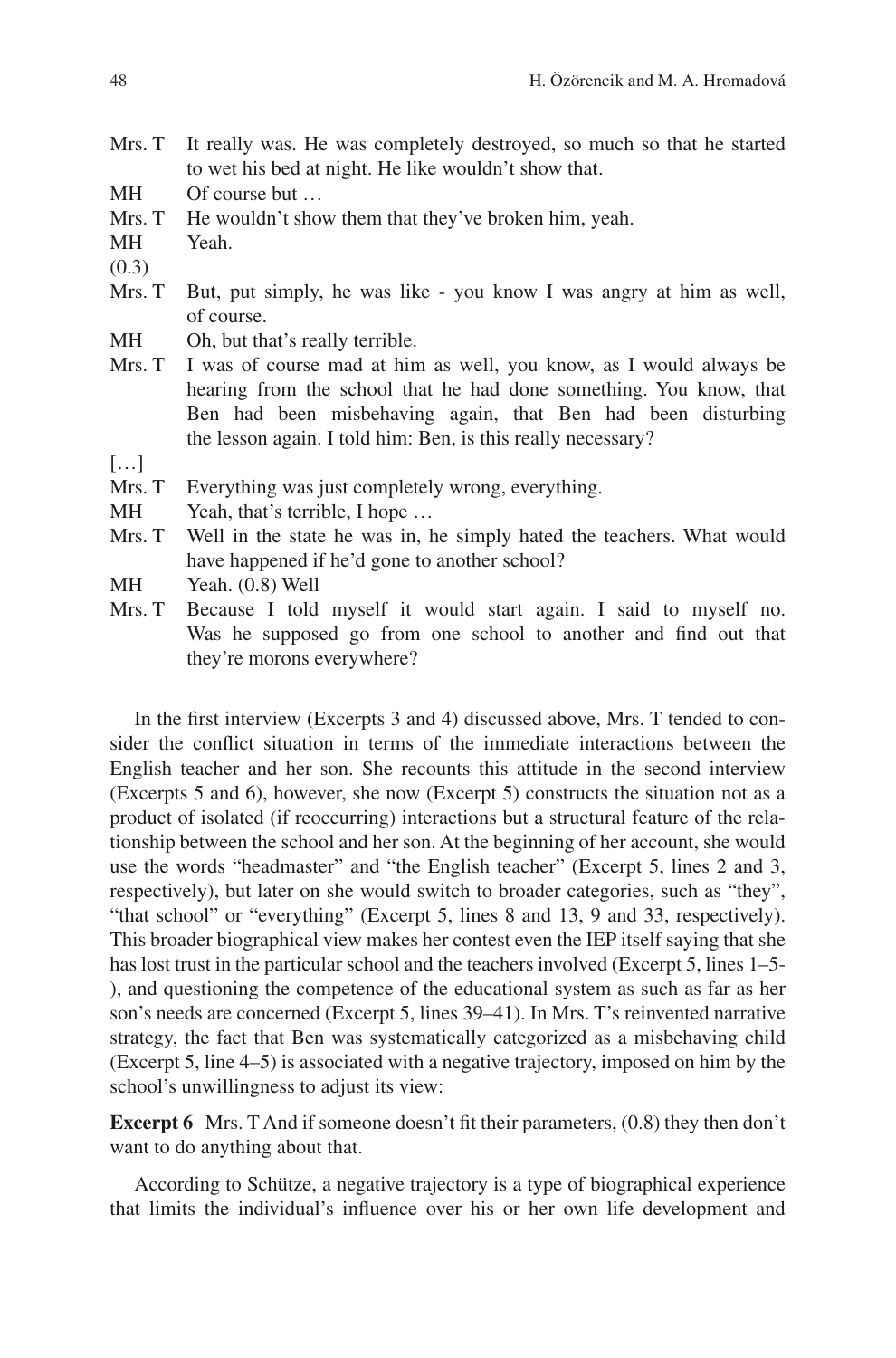imposes upon him or her certain conditions, which he or she cannot control (cf. Schütze, [1983](#page-21-13), p. 288). When justifying her alternative to the IEP, i.e., educating Ben at home, Mrs. T is actually constructing an account of refusing a negative trajectory. She constructs the IEP as a negative trajectory and the need to refuse it as very urgent as it is related to the experience of the boy's severe psychological hardship described in lines 14–15 and 17–19 (Excerpt 5).

The alternative to the IEP is arrived at in a creative metamorphosis (Schütze, [2007\)](#page-21-16) of Mrs. T's own biographical identity. While initially her narrative was based on conformity with the existing IEP, the transformed biographical identity includes being able (or even having) to create alternatives to the normative premises underpinning the IEP. In the case of Mrs. T, the alternative is a comprehensive replacement of the "existing institution" premise by home schooling. The alternatives presented in the other biographies that we have gathered, are less extensive in that they intend to replace less central elements of the education-related IEP. Typically, it is the premises of "professionals", i.e., that some matters are normally to be arranged for by trained professionals, that is revisited in the narratives of mothers who were themselves involved in detecting and diagnosing their children's special educational needs. However, such instances of replacement are incorporated to the mothers' narratives within the transformative effect produced by biographical experiences that are commonly constructed as harm to the children.

## **7 Parents' Language Acquisition Policies?**

As some of the examples discussed above suggest, the LA management cycle and LAPs play a certain role in the accounts of the decisions about which school to choose (and the potential reassessment of such decisions). The interviews with Mrs. B and Mrs. T (see Excerpt 1 and Excerpt 3, respectively) show, that the LAP relating to foreign language acquisition is referred to in such accounts. This reveals the existence of another premise underpinning the education-related IEP: the "foreign languages" premise suggesting that children are normally to be given the opportunity to learn foreign languages. However, some accounts in our dataset indicated that the prevalent conformity with the "foreign languages" premise is a result of a sensemaking process that is more complicated than the passive or unreflected acceptance of a normative discursive resource.

The most extensive account of the LAP implemented by an educational institution was provided in the narrative of Mrs.  $F<sup>21</sup>$  who referred to "supporting French" (Excerpt 6, line 4) when describing her sons' school:

**Excerpt 6** Mrs. F It's a French school, it's administered by the French Ministry of Foreign Affairs and it's an institution similar to the Francophonie.<sup>22</sup> It actually inter-

<span id="page-16-0"></span> $21$  Her husband is from France, their children are: m-7, m-5.

<span id="page-16-1"></span><sup>22</sup>Meaning Organisation internationale de la Francophonie.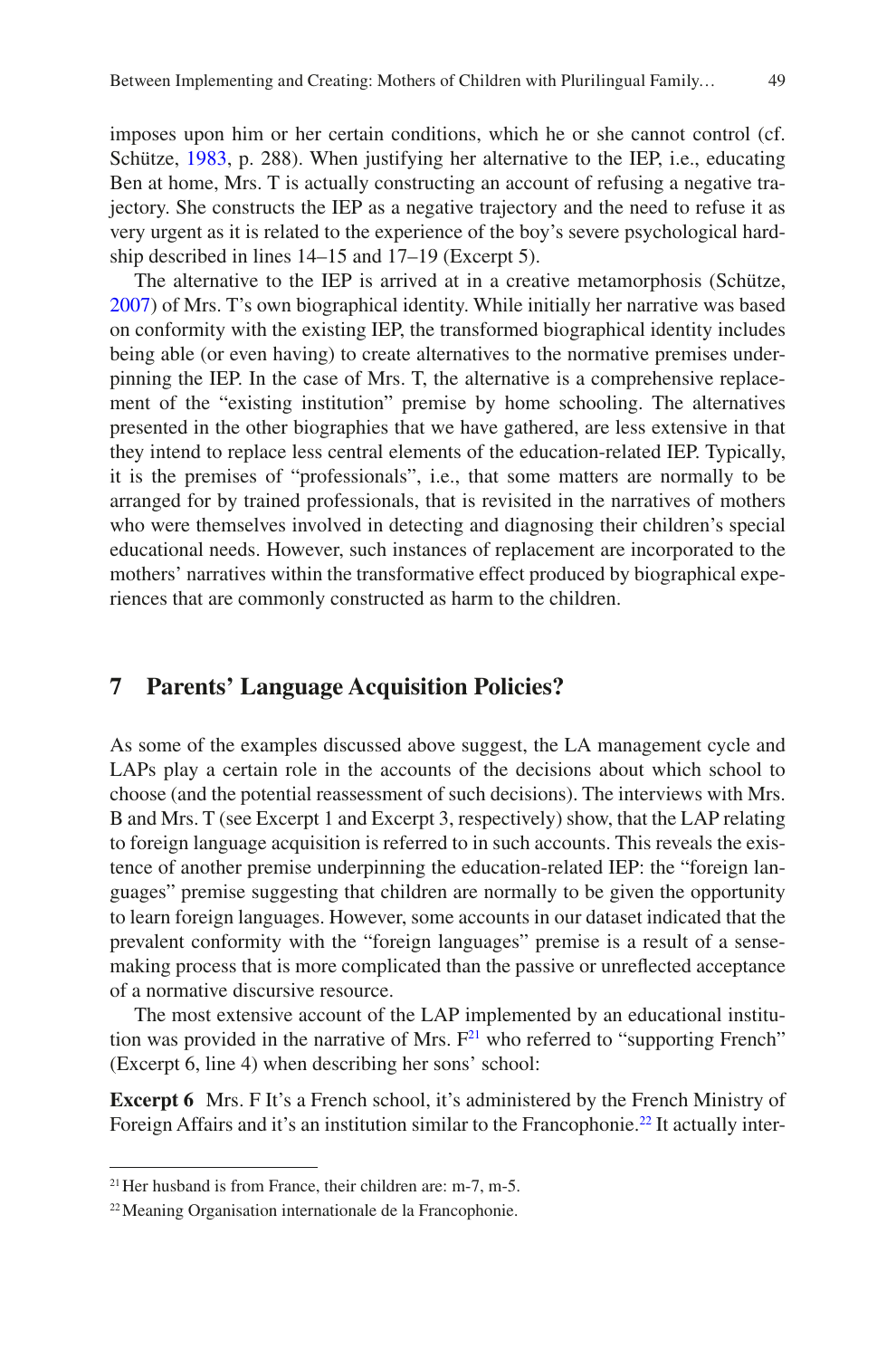nationally supports the French language all over the world, so it's basically similar, you could say. Actually it's not an international organization.

However, at another point Mrs. F made clear that the school is suitable for her family as the graduates should be equally proficient in all the three languages that are taught at the school, i.e., English, Czech and French. In our opinion, this seeming inconsistency implies that she expects her aspirations related to LA to be realisable within the framework defined by the school's LAP. Similarly, Mrs. T's expectation that her son would be able to benefit from early English instruction, provided under the school's LAP, was not fully compliant with the actual LAP, which was designed for pupils with no competence in English. The narrative implies that the family had expected to be able to execute their educational plan<sup>23</sup> under this LAP, which proved wrong in the end. Both examples suggest that parents also develop some sort of a relatively elaborate LAPs distinct from the LAPs implemented by the educational institutions concerned. Despite this, the mothers are able to refer to their LAPs in compliance with the normative discursive resources.

One discursive resource present in the accounts of school enrolment has so far gone unmentioned in this paper. It is the "parent" premise, i.e., that it is normal for parents to be responsible for their children's education. The "parent" premise is actually the most essential requirement for the accountability of the narratives analysed here. Our respondents consider themselves (co-)eligible or (co-)responsible for shaping their children's education and construct their biographical accounts accordingly. Arguably, this would not be the case, for instance, in societies where all such decisions are taken by males or where individual educational trajectories are determined just by social status.

When respondents adopt the biographical identity of parents, they tend to more or less systematically draw on two normative principles (cf. Schütze, [2007\)](#page-21-16) to justify the account of their own activities. Firstly, mothers attribute some of their actions to their effort to avoid and minimize what they consider harmful to their children. Secondly, mothers referred to providing their children with the opportunities to maximize their competitive advantages as a longer-term perspective goal.

We believe that these discursive resources are also relevant for the accounts related to children's education.<sup>24</sup> By looking at the narrative strategies and discursive resources, used in the accounts of school enrolment, in combination with the more general normative principles, related to the biographical identity of a parent, the nature of the parents' LAPs can be understood in a wider context: The premise of "foreign languages" can be applied, as it complies with the plan to further develop children's plurilingualism in order to maximize their competitive advantage.

<span id="page-17-0"></span><sup>&</sup>lt;sup>23</sup>It is also worth noting that the reinvented home-schooling curriculum actually further developed this aspect. The family has decided to teach their son not just the required English curriculum contents for the given school year but to prepare him for an international certificate examination.

<span id="page-17-1"></span><sup>&</sup>lt;sup>24</sup>However, the accounts of school enrolment are potentially relevant also with regards to the other biographical identities of our respondents. Especially the decision about when children should be enrolled in an educational institution at pre-school level is closely related to mothers as professionals.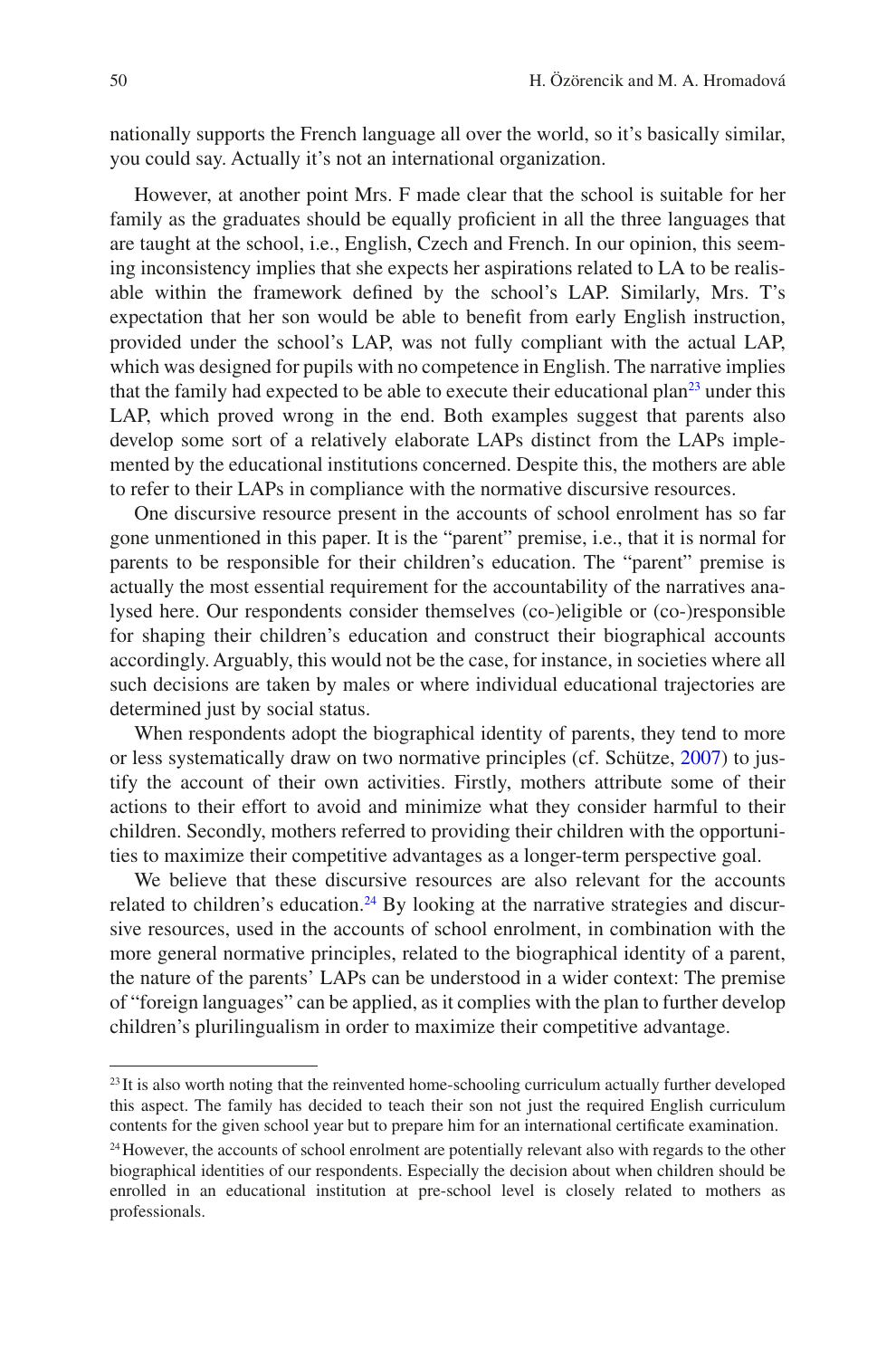As the case of Mrs. T shows, the first principle is a more intensive narrative impulse than the second one. Accounts where the second principle became activated were to a greater extent based on the education-related IEP. However, biographical accounts where mothers apply the first principle tend to be more elaborate and more creative as these accounts cannot depart from the discursive resources available within the IEP. Unlike the other discursive resources, the first normative principle was never reinvented or even contested. We believe that the children's well-being is at the centre of the "parenting agenda". Attitudes that could perhaps be described as the "parents' LAPs" are, therefore, in our view best regarded as a part of the more holistic concept of "parenting policies".

#### **8 Conclusion**

Our paper aimed to contribute to the understanding of the micro-macro interplay of the LA management cycle, perpetuated by the state LAP. It examined the interplay from an emic perspective, departing from the assumption that, in the Czech Republic, it is the parents, entitled to decide about their children's education, who play a key role in that interplay. It investigated biographical accounts of mothers of children with plurilingual family background to find out how they make sense of their experience with the LA management cycle. In order to reconstruct the sensemaking processes of the mothers, our paper focused on analysing their discursive resources and narrative strategies.

The sense-making processes reconstructed from our data do not represent events "as they really happened". However, this does not make the inquiry less relevant. Knowing how individuals make sense of their life experience can help us understand why, under given conditions, they think they acted in a certain way. In our view, strategies used by individuals to cope with social reality cannot be properly understood without considering the individuals' perceptions of the reality and their accounts of motivation.

Our analysis yielded three findings. The first two relate to the immediate social context of our research, while the third is of importance for the FLP research in general.

Firstly, our data suggest that our respondents base their narratives on several premises (some of them are the "foreign languages", "closest school", "professionals" and "parents" premises) and that they regard these premises, which are related to their children's education and especially to the school enrolment process, as intersubjective (common) knowledge. The existence of these premises seems to confirm that the LA management cycle perpetuated by the state LAP is part of our respondents' life experience. The mothers construct accounts of some of their activities in terms of the adjustment designs put forward by the actors on the cycle's macro level. The "foreign languages" premise corresponds directly to the adjustment design under the state LAP promoting pupils' controlled plurilingualism and the "parents" and "professionals" premises with the roles assigned to parents and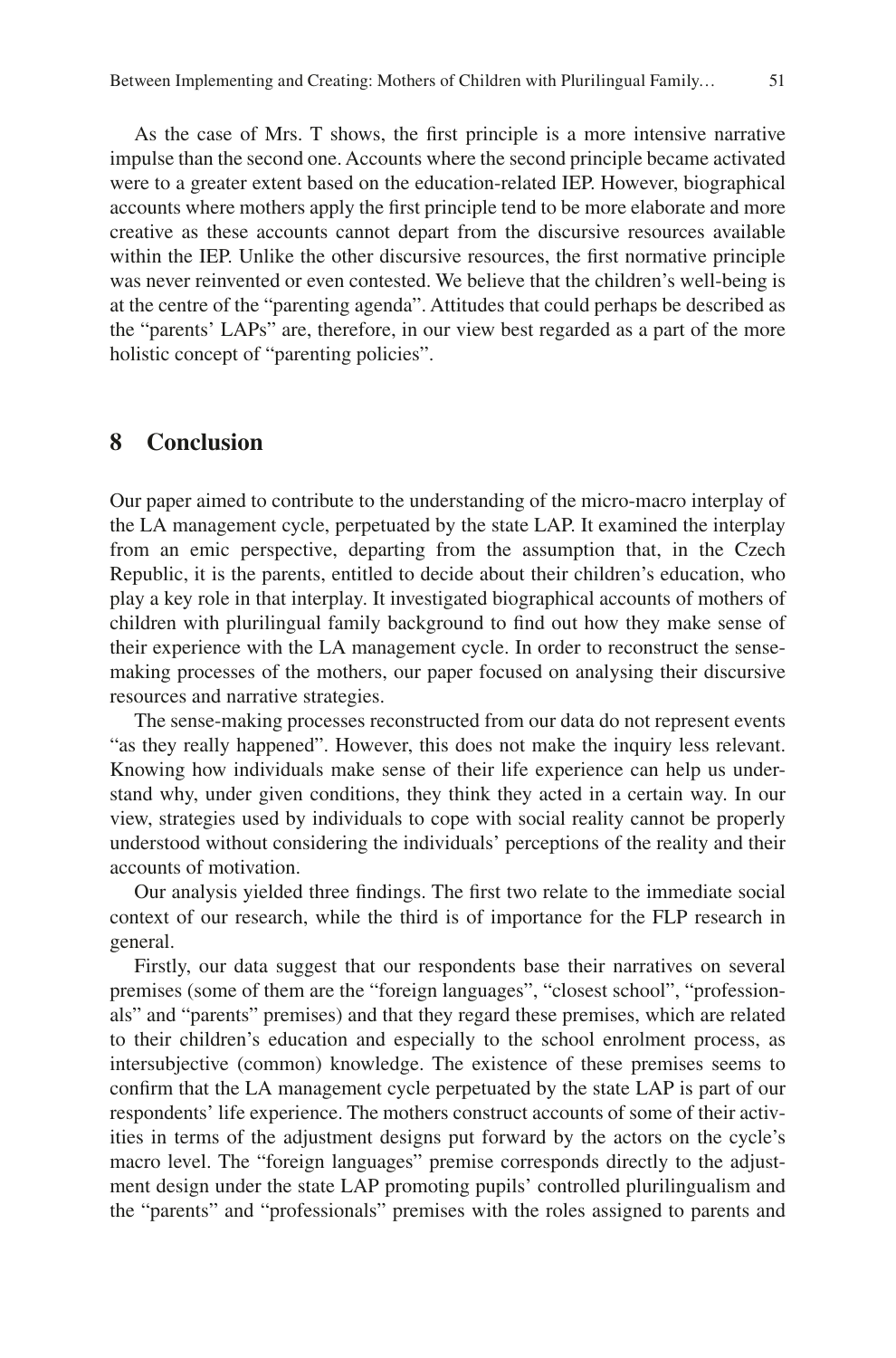professionals, respectively, by the state LAP. The "closest school" premise seems to concern particular educational institutions rather than aspects of education in general. It is, however, based on the idea that there is no difference between individual public schools except for their location. In other words, all schools within the educational system provide the same education, i.e., implement the same adjustment designs in the context of the LA management cycle.

Secondly, our data seem to confirm the theoretical assumption that some discursive resources, such as the premises described above, are seen as normative by nature because as they depart from the IEP that itself is normative. When an individual experience described in the narrative was constructed as not complying with the IEP, special narrative strategies, including argumentation and justification, had to be used.

These special narrative strategies, requiring more intensive narrative work, seem to be used to introduce alternative discursive resources but also a higher level of reflexivity as far as mothers' individual experience is concerned. The increased reflexivity also concerns the IEP. For certain reported biographical experiences, the respondents would not perceive the IEP as a suitable sense-making device, which triggered a transformation of their narrative strategies. The most essential feature of this transformation seems to be a creative metamorphosis of the biographical identity of the mother involved. The biographical identity was reinvented so as to include not only playing the role assigned to her in the context of the IEP, but also the possibility (or even obligation) to come up with more or less comprehensive alternatives.

Thirdly, our research suggests that the accounts of school enrolment seem to be based on a certain awareness of the LAP promoted by specific educational institutions and the assumption that the families' goals can be achieved within the LAP's framework. This suggests that families do not simply conform to existing LAPs. Instead, they tend to design their own more or less elaborate LAPs. However, the language-related agenda is only a part of a more holistic concept – the parenting policy. The chief concern and the basis of parenting policies is children's wellbeing. The children's overall well-being is more important to families than issues related specifically to language acquisition, which is a factor that needs to be considered both in FLP research and when designing LAPs.

Our paper is situated in a context where children with plurilingual family background represent a challenge for the essentially monolingual dominant language ideologies and the related state LAP. The results of our analysis suggest that the narratives of our respondents seem to reproduce the dominant attitudes, which are part and parcel of the discursive resources they draw on when talking about their life experience. However, this sometimes seems to result from the application of comprehensive sense-making processes. Moreover, the conformity with the dominant discursive resources cannot be sustained throughout the narrative, and the narrative strategies employed to deal with this fact include the reinvention of the role that the mothers were assigned within the IEP. In the course of such creative metamorphoses, some mothers also reinvent their attitudes to the state LAP. Mothers, who are supposed to be passive "implementers" of the LAP, thus turn into their active and critical "creators".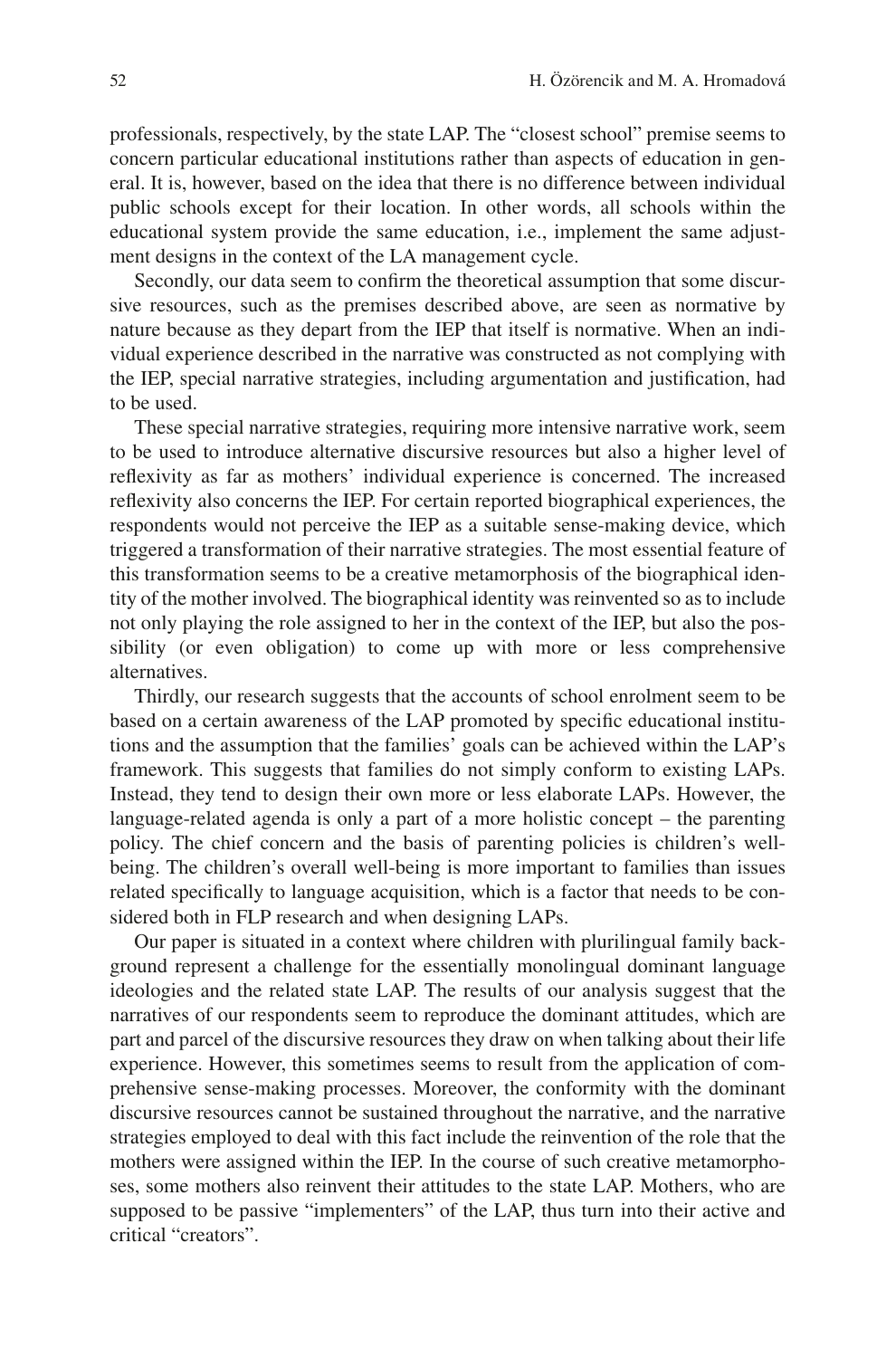# **References**

<span id="page-20-7"></span>Blommaert, J. (2007). Sociolinguistic scales. *Intercultural Pragmatics, 4*(1), 1–19.

- <span id="page-20-12"></span>Canagarajah, S. (2006). Ethnographic methods in language policy. In T. Ricento (Ed.), *An introduction to language policy: Theory and method* (pp. 153–169). Malden, MA\Oxford, UK\ Carlton, Australia: Blackwell.
- <span id="page-20-17"></span>Česká republika [Czech Republic]. (2013, November 10). *Zákon č. 561/2004 o předškolním, základním, středním, vyšším odborném a jiném vzdělávání (školský zákon), ve znění pozdějších předpisů [Act no. 561/2004 about about preschool, primary, high school, colleges and other education (school law), in the wording of subsequent ammendments]*. [http://www.msmt.cz/](http://www.msmt.cz/file/19743) [file/19743](http://www.msmt.cz/file/19743). Accessed 15 Jan 2015.
- <span id="page-20-4"></span>Český statistický úřad [Czech Statistical Office]. (2015). Cizinci v České republice/Foriegners in the Czech Republic. Praha, Czechia. [https://www.czso.cz/documents/10180/20556729/](https://www.czso.cz/documents/10180/20556729/CIZINCI_2015.pdf/c1801bea-485e-4300-abad-8fcf09b93b27?version=1.0) [CIZINCI\\_2015.pdf/c1801bea-485e-4300-abad-8fcf09b93b27?version=1.0](https://www.czso.cz/documents/10180/20556729/CIZINCI_2015.pdf/c1801bea-485e-4300-abad-8fcf09b93b27?version=1.0). Accessed 6 Sept 2016.
- <span id="page-20-2"></span>Cooper, R. L. (1989). *Language planning and social change*. Cambridge, UK: Cambridge University Press.
- <span id="page-20-13"></span>Curdt-Christiansen, X. L. (Ed.). (2013). Family language policy [Thematic issue]. *Language Policy, 12*(1), 1–6.
- <span id="page-20-1"></span>Drbohlav, D. (2011). Imigrace a integrace cizinců v Česku: několik zastavení na cestě země v její migrační proměně z Davida na téměř Goliáše. *Geografie, 4*(116), 401–421.
- <span id="page-20-16"></span>Franceschini, R. (2003). "Unfocussed language acquisition?" The presentation of linguistic situations in biographical narration. *Forum Qualitative Sozialforschung / Forum: Qualitative Social Research, 4*(3.) September. [http://www.qualitative-research.net/fqs-texte/3-03/3-03france](http://www.qualitative-research.net/fqs-texte/3-03/3-03franceschini-e.htm)[schini-e.htm](http://www.qualitative-research.net/fqs-texte/3-03/3-03franceschini-e.htm). Accessed 15 Jan 2016.
- <span id="page-20-14"></span>Grice, H. P. (1975). Logic and conversation. In P. Cole & J. L. Morgan (Eds.), *Syntax and semantics 3: Speech acts* (pp. 41–58). New York: Academic Press.
- <span id="page-20-15"></span>Hájek, M., Havlík, M., & Nekvapil, J. (2014). Problém relevance v tematicky orientovaném biografickém interview: případ orálněhistorických životopisných rozhovorů. *Sociologický časopis, 50*(1), 29–56.
- <span id="page-20-9"></span>Hult, F. M. (2010). Analysis of language policy discourses across the scales of space and time. *International Journal of the Sociology of Language, 202*, 7–24.
- <span id="page-20-11"></span>Jakobson, R. (1999). Linguistics and poetics. In D. Lodge & N. Wood (Eds.), *Modern criticism and theory: A reader* (pp. 31–55). Harlow, UK: Longman.
- <span id="page-20-10"></span>Jernudd, B. H., & Neustupný, J. V. (1987). Language planning: For whom? In L. Laforge (Ed.), *Actes du Colloque international sur l'aménagement linguistique/proceedings of the international colloquium on language planning* (pp. 69–84). Montreal, QC: Les Presses de L'Université Laval.
- <span id="page-20-6"></span>Johnson, D. C. (2013). Introduction: Ethnography of language policies. *International Journal of the Sociology of Language, 219*, 1–6.
- <span id="page-20-8"></span>Johnson, D. C., & Ricento, T. (2013). Conceptual and theoretical perspectives in language planning and policy: Situating the ethnography of language policy. *International Journal of the Sociology of Language, 219*, 7–21.
- <span id="page-20-3"></span>Kaplan, R. B., & Baldauf, R. B. (1997). *Language planning from practice to theory*. Clevedon, UK: Multilingual Matters.
- <span id="page-20-5"></span>Ministry of Education, Youth and Sport. (2001). *National Programme for the Development of Education in the Czech Republic: White Paper* (Konopásková, A. Trans). Praha, Czechia: Tauris. [www.msmt.cz/file/35406\\_1\\_1/.](http://www.msmt.cz/file/35406_1_1) Accessed 15 Jan 2016.
- Národní plán výuky cizích jazyků [National Programme for Teaching Foreign Languages]. [http://](http://www.syka.cz/files/narodni_plan_vyuky_ciz_jaz.pdf) [www.syka.cz/files/narodni\\_plan\\_vyuky\\_ciz\\_jaz.pdf.](http://www.syka.cz/files/narodni_plan_vyuky_ciz_jaz.pdf) Accessed 14 July 2016.
- <span id="page-20-0"></span>Nekvapil, J. (2003). Language biographies and the analysis of language situations: On the life of the German community in the Czech Republic. *International Journal of the Sociology of Language, 162*, 63–83.